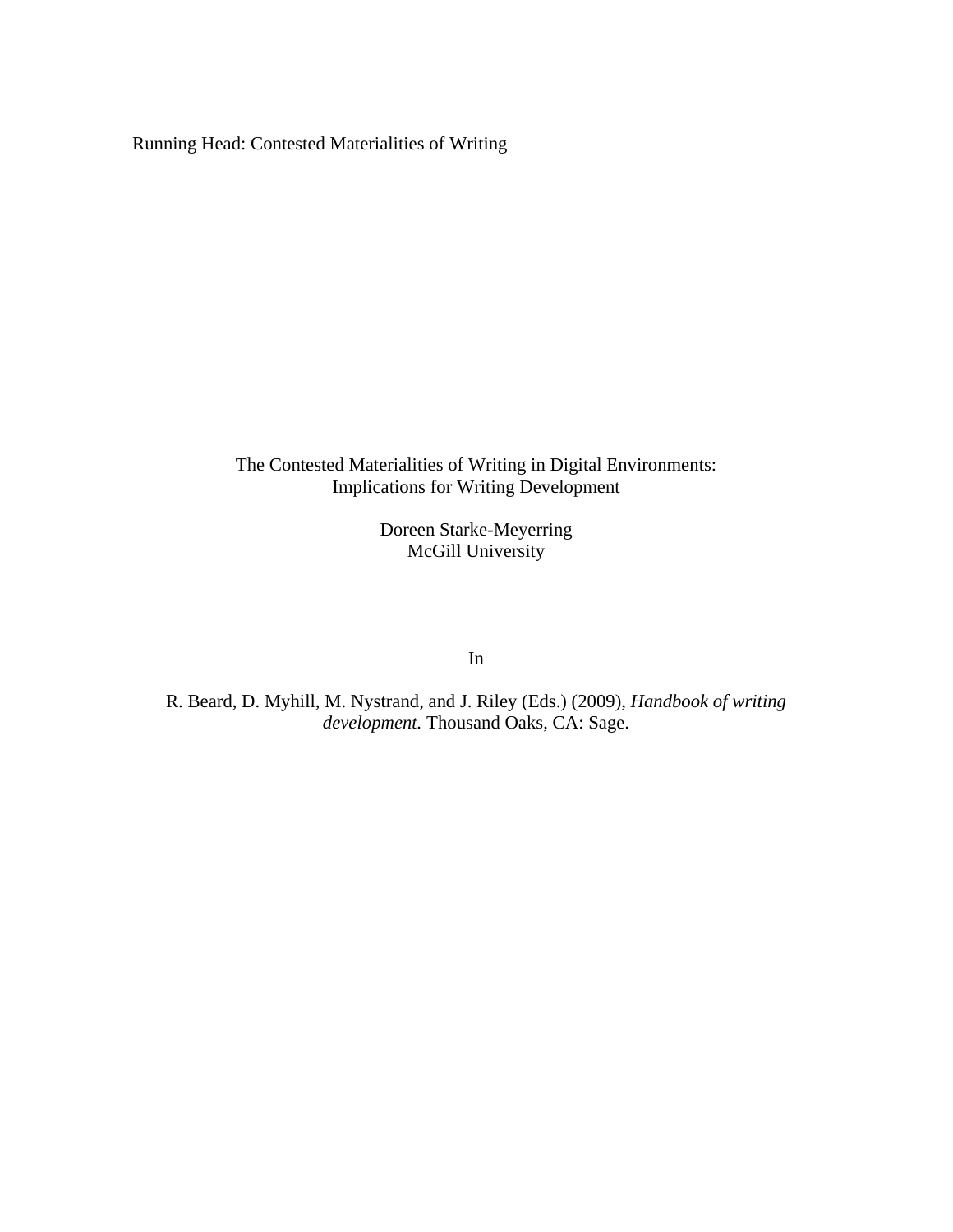Technologies have always been central to questions of writing and writing development. As Haas (1996) observed, "whether it is the stylus of the ancients, the pen and ink of the medieval scribe, a toddler's fat crayons, or a new Powerbook, technology makes writing possible" (p. xi). In this way, as Haas notes, "writing *is* technology" (p. xi) and as such, it is material. This material existence of writing through and as material artifacts is also deeply intertwined with, enables, and constrains the ways in which writing works to assemble, orchestrate, and organize human activity in communities, institutions, organizations, and societies (e.g., Bazerman and Prior, 2004; 2005; Paré, 2002; 2005; Devitt, 2004; Artemeva and Freedman, 2006; Coe et al, 2002; Schryer, 1993; Smart, 2007)—what writing development researchers have also referred to as the socio-economic materialities<sup>[1](#page-1-0)</sup> of writing (e.g., Devitt et al, 2003; Devitt, 2004; DeVoss and Porter, 2006; Horner, 2001; Wysocki et al., 2004), the established regularized and normalized social practices, institutional arrangements, power structures, hierarchies, ways of material and cultural production, and their regulation in human collectives. Deeply intertwined, particular technologies and infrastructure constellations, for example, enable or constrain writing and the human activities it organizes, which in turn shape the design, use, and regulation of these technologies. As a result, a rupture or shift in one material aspect of writing is deeply implicated in the other. As Haas (1996) puts it, such shifts involve "questions of truth, knowledge, and power" (p. 5).

For the past few hundred years, the socio-economic materialities of writing have been shaped largely around print technologies. As such, these materialities have become settled into a somewhat stabilized equilibrium of regularized and normalized practices with laws and rules regulating diverse interests in the materialities of print technologies, for example, interests in who owns and controls access to publishing and print technologies, who owns written work, when such work can be shared with whom and under what conditions (e.g., freely or for a fee), to what extent writers are able to draw and build on existing work in creating new work, and under what conditions people write, such as the extent to which their communication is subject to surveillance and accordingly to various forms of censorship, including self-censorship.

With the emergence of digital network technologies, most notably the internet with its myriad technologies, writing increasingly takes place in digital environments. These environments take on a dizzying array of shapes, ranging from web sites to blogs, wikis, so-called social-networking sites such as Facebook or MySpace, immersive virtual

1

<span id="page-1-0"></span> $<sup>1</sup>$  I use the term materialities in the plural sense to reflect the many ways in which writing is</sup> material, for as Horner (2001) alerts us, "no representation of teaching or writing can exhaust the full range of their materiality" (xix). At the same time, the pluralized term reflects the diverse and locally situated nature of these materialities in particular writing spaces, societies, institutions, classrooms, and more, as well as their situatedness within complex networks of local and global policy interactions. The pluralized term is therefore meant to reflect the complex ways in which the particular shape and constellations of these materialities are locally situated, assembled, and negotiated—shaping and being shaped by diverse locally situated and globally networked policies.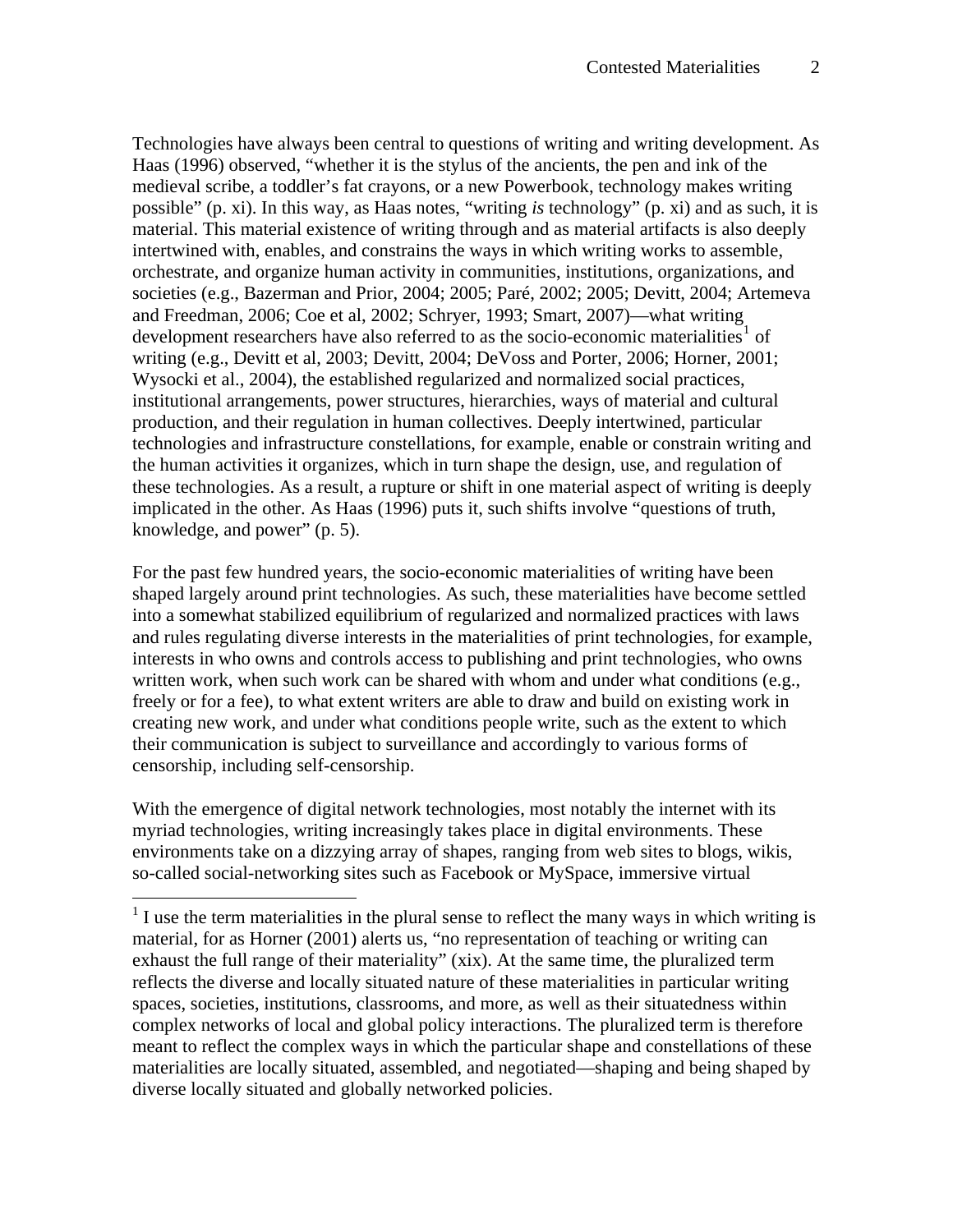environments such as Second Life, peer-to-peer file sharing sites such as BitTorrent, photo or video sharing sites such as Flickr and Youtube, peer-produced news sites such as Digg.com, bookmark sharing sites such as Del.icio.us, and many more. What unites and distinguishes these digital writing environments from those in print is their materiality their existence through the hardware and software that shape their design or what Lessig (2006) calls "architecture." While digital writing spaces are coded in diverse ways, they all exist in and through digital technologies, and as such they enable, constrain, challenge, reproduce, or question established practices, social orders, and hierarchies rooted in print materialities while also offering alternative practices and social orders to those established around print.

As a result, digital writing environments are highly contested in all sectors of society—in public, workplace, and education settings, as any even cursory glance at the major headlines in any news venue will reveal. Almost on a daily basis, we read about citizens and activists being monitored or even arrested, employees being fired, or students being sued by content industries over their use of digital files, or being disciplined over their use of blogs, social networking sites, wikis, and other digital writing spaces. For example, news stories report about Wikipedia being banned from writing assignments in entire university departments (Cohen, 2007), about students protesting privacy invading features of corporate-sponsored digital writing spaces (Story and Stone, 2007; Calore, 2006), or about students protesting the ways in which digital technologies, such as plagiarism detection software, have been used by institutions to police their writing (CBC News, 2004; Glod, 2006). Such stories of contestation and conflict surrounding emerging digital materialities of writing abound, indicating that the ways in which we understand these changed materialities of writing has deep implications both for writing development and for organizations, institutions, and societies at large.

For students, teachers, and researchers of writing, this contestation also begs some principal and highly consequential questions: How do materialities of writing change in digital environments, how are divergent interests in these changes negotiated, and what consequences do these changes have for the socio-economic materialities of writing—for how writing organizes human activity and how writing as a social practice is regulated? And most importantly, what are the implications of these changes for writing development?

To address these questions, this chapter first draws on critical theories of technologies to conceptualize digital network technologies as emerging materialities of writing. As the chapter shows, a critical understanding of technologies is vital to the study and teaching of writing in digital environments not only because these environments exist in and through digital technologies, but also because such an understanding allows researchers, teachers, and students of writing to analyze the contestation surrounding digital writing environments and to participate in the decision making processes around the technologies that will impact writing development as well as our organizations, institutions, and societies in important ways. The chapter then outlines vital ways in which these materialities of writing undergo change and contestation, focusing on three interrelated struggles that permeate all digital writing spaces and that have particularly significant implications for writing development: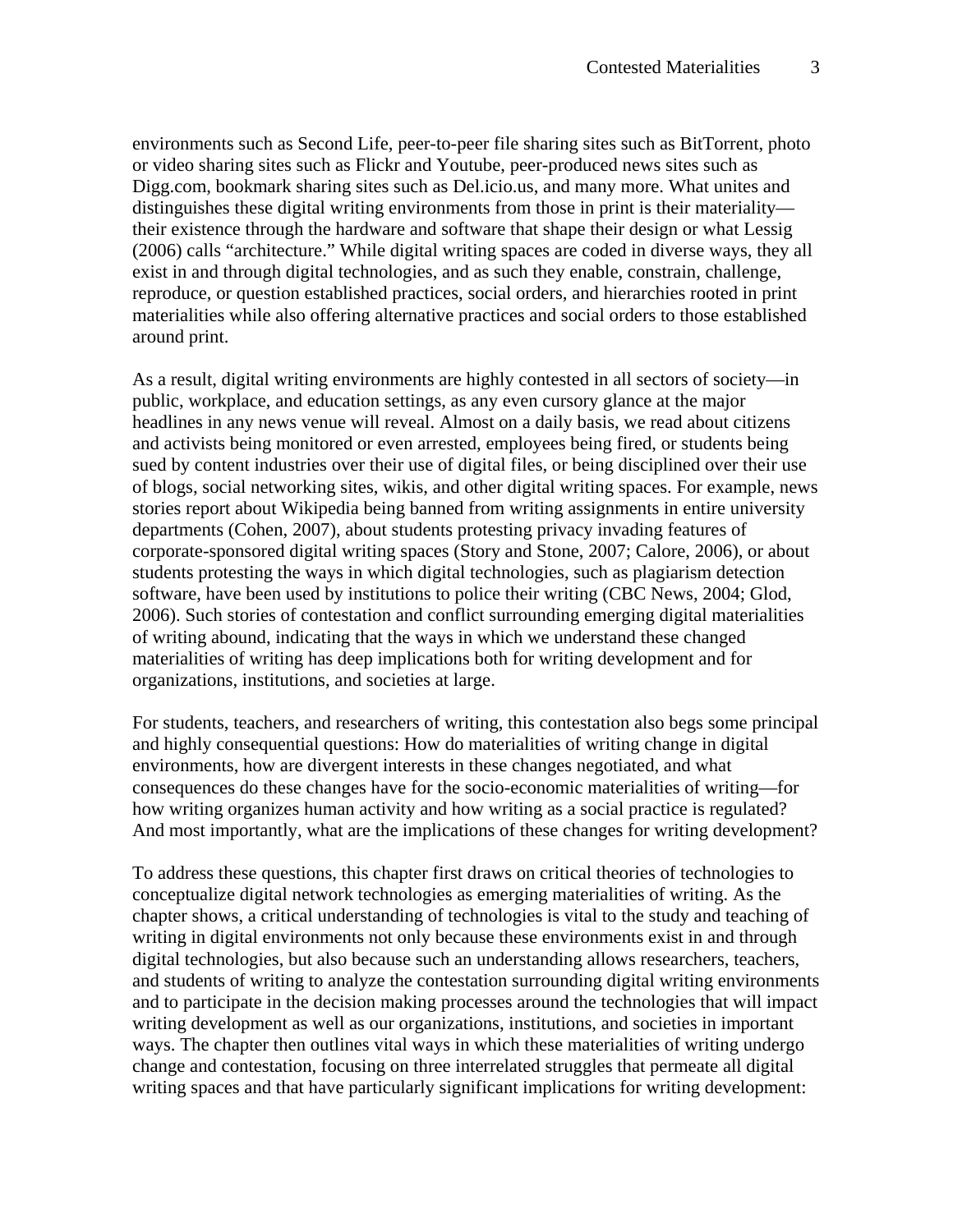the extent to which digital writing spaces will allow for equal access; the extent to which writers will be able to share and draw on each other's work; and the extent to which digital writing spaces will be characterized by surveillance, monitoring, and policing or by designs that facilitate the voicing of dissent and participation in democratic decision making. The chapter concludes with implications of these struggles over the materialities of writing in digital environments for writing development, specifically for what we might call pedagogies for critical engagement (e.g., Bazerman, 2007; Devoss, Cushman, and Grabill, 2005; DeVoss and Porter, 2006; Hawisher and Selfe, 1999; Hicks and Grabill, 2005; Selber, 2004; Wysocki et al., 2004) that allow students to question, analyze, and engage in robust deliberation about the digital writing spaces they inhabit to participate in shaping their design, use, and regulation.

#### **Conceptualizing Digital Technologies as Emerging Materialities of Writing**

Central to examining emerging materialities of writing in digital environments is a critical understanding of technologies—that is an understanding of technologies not as neutral tools, but rather as highly political and therefore contested dynamic material artifacts or systems of artifacts, whose design, use, and regulation are deeply implicated in reproducing, challenging, or reshaping existing social practices and orders (e.g., Benkler, 2006; Feenberg, 2002; Longford 2005; Winner, 1986). As Winner (1986) noted, "the things we call 'technologies' are ways of building order in our world" (p. 28), which function "similar to legislative acts" (p. 29). Longford (2005) similarly calls attention to the regulatory or (re-)ordering force of technologies, calling them silent or "unacknowledged legislators" (p. 72). As such, technologies always enable or constrain, privilege or marginalize certain social practices and interests at the cost of others, thus offering "a framework of activity, a field of play" (Feenberg, 2002: 82) that is highly contested because it presents alternative ways of ordering the activities and rights of different groups.

As Feng and Feenberg (2008) emphasize, a critical perspective examines technologies in the context of larger socio-economic and political values, practices, and power relations that surround the emergence, design, use, and regulation of technologies. From this perspective, technologies are best thought of not as "a thing in the ordinary sense of the term, but an 'ambivalent' process of development suspended between different possibilities" (Feenberg, 2002: 15). Most importantly, as Feenberg (2002) stresses, "technology is not a destiny but a scene of struggle. It is a social battlefield, … in which civilizational alternatives contend" (p. 15). This critical conceptualization of technologies as highly political scenes of struggle among diverse interests in their shape, use, and regulation is particular pertinent to digital technologies, given their high malleability as they are constantly being coded and recoded, designed, and redesigned and thus constantly (re-) order social practices and arrangements. Constantly in flux, the materialities of writing in digital environments—more so than those of print—are subject to incessant contestation.

Grounded in a critical understanding of technologies, digital writing spaces, then, are scenes of struggle over the shape of these environments—of their digital materialities—as well as over the ways in which these digital materialities will enable, support, undermine, or question established socio-economic materialities of writing, that is the existing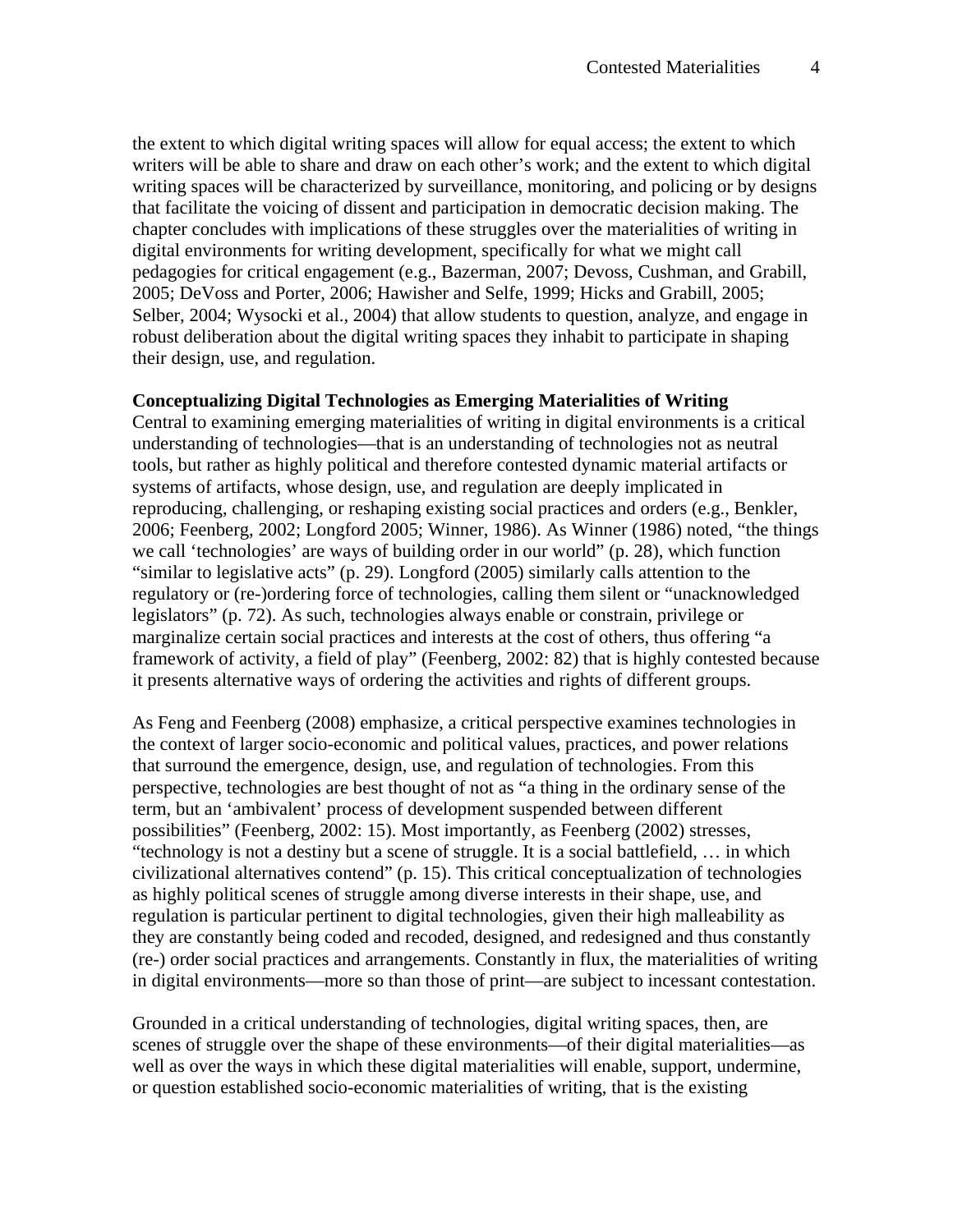regularized and normalized practices, social orders, and the laws or rules regulating diverse interests in these practices and orders. They are scenes of struggle over the ways in which digital technologies encode social practices and orders and whose interests these practices and orders reproduce or challenge. These struggles, therefore, evolve around a central question: To what extent will digital writing environments enable alternative practices and social orders, or to what extent will they be contested, re-designed, or regulated to reproduce established practices, norms, and orders that sustain dominant established interests (Bazerman, 2007; Feenberg, 2002; Zuboff, 1988)? In other words, in whose interests will emerging materialities of writing in digital environments be shaped and regulated?

To be sure, the responses to this question depend on the unique situatedness of each writing space—be that an online course management system, a wiki, or a so-called social networking site—the work it accomplishes, the purposes for which it has been sponsored, the discursive practices and expectations participants bring to the space and the ways in which the digital code that inscribes the space enables, supports, constrains, or undermines those purposes and practices (Starke-Meyerring, 2008). Nevertheless, there are numerous struggles over the shape of the materialities of writing in digital environments that cut across and permeate all digital writing spaces and therefore have particularly significant implications for writing development. Of these, three are particularly foundational for the ways in which the materialities of writing in digital environment will take shape. They will serve here to illustrate the ways in which the materialities of writing in digital environments are contested: the struggle over equal access as a precondition to writing in digital environments, the struggle over ownership and the sharing of digital files, and the struggle over privacy and surveillance in digital writing spaces.

**The Struggle over Equal Access as a Precondition to Writing in Digital Environments** 

Access to digital network technologies has long been considered central to writing and writing development. Early on, researchers noted, for example, the reduced access to computers, bandwidth, and digital infrastructure by marginalized groups and by people in marginalized regions of the world (e.g., Grabill, 2003; Knobel, 2006; Moran, 1999; Porter, 1998; Powell, 2007; Selfe, 1999; Selfe and Hawisher, 2004). Accordingly, these researchers have called on writing development researchers and teachers to study and engage in policy development around issues of access and the bridging of digital divides. Moran (1999), for example, called attention to the need for a research and teaching agenda to address issues socio-economic inequalities in access to technologies. Selfe (1999) urged teachers and researchers of writing to pay attention to national technology literacy agendas, warning that these agendas reproduce and exacerbate existing inequalities based on race and poverty. Grabill (2003) focused specifically on issues of class as a critical factor in access to technologies for writing. Selfe and Hawisher (2004) provided rich descriptions of the various cultural, economic, social, and other factors that influence the development of "literate lives" in the digital age.

Moreover, researchers have paid particular attention to the ways in which interfaces and larger infrastructures enable and constrain what students are able to write and learn in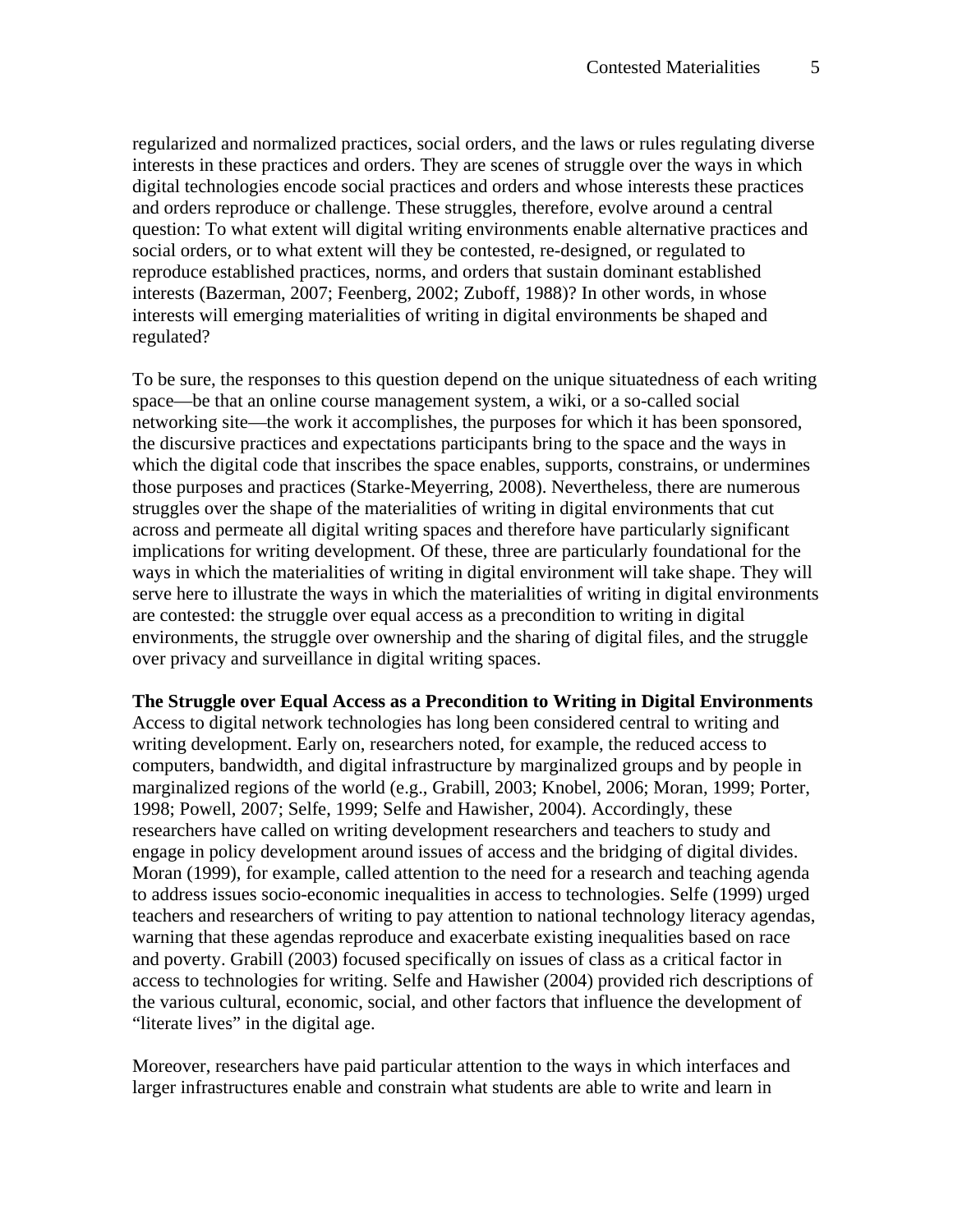educational institutions (e.g., DeVoss, Cushman, Grabill, 2005; Porter, 1998; Powell, 2007), as well as in communities such as in community literacy centers (e.g., Grabill, 2007). This work has conceptualized access as a range of issues, with Porter (1998), for example, connecting issues of infrastructures, literacy practices, and community practices and Powell (2007) arguing for a conceptualization of access as practice, deeply rooted in what literacy practices are valued in local communities. Access then has been richly theorized as involving social practices around local technological interfaces and infrastructures that enable and constrain who gets to develop what kinds of literacies for what purpose and hence can participate in what ways in collective community endeavors.

Yet, beyond local infrastructures and literacy practices, there is also a fundamental way in which access is coded into digital network technologies—a way that perhaps most profoundly distinguishes the materialities of writing in digital environments from all other materialities of writing and communication, including those of mass media and broadcasting, a way that also has significant implications for writing and writing development. While traditional technologies of writing and communication were highly centralized and regulated by governments or a few large corporate media conglomerates, with access to publishing or broadcasting opportunities tightly controlled, digital network technologies, specifically the internet, have provided a decentralized communication infrastructure for millions of writers and have thus had what Benkler (2006) calls a vital "corrective effect" on the failures of mass communication to provide a robust interactive public sphere. Accordingly, established communication technologies, with their tight control over access to publication or broadcasting technologies, privileged, for example, the discourse of an energy company or of the government's environmental protection agency, while that of citizens, environmental activists, or civil society organizations was more difficult to access, especially without being framed in the interests of those who controlled and sponsored established communication technologies. In short, what was published and accessible for democratic deliberation and large-scale opportunities for participation in such deliberation was highly selected and controlled.

In contrast, digital network technologies in their current design allow writers to access the corporate web site, the government's environmental protection agency web site, the mainstream media environmental news report, the environmentalist's blog, the mass email from the environmental civil society organization with the same ease—at roughly the same speed. Moreover, all writers participating in digital network communication, given the same connection speed or bandwidth, can reach diverse and large audiences at the same speed as businesses or organizations can. The implications are far reaching both for individual writers and for society as a whole. For the first time in human history, culture becomes, in Benkler's (2006) words, "writable" by the masses, with digital network technologies providing instant publishing opportunities beyond corporate or government controlled cultural production. Accordingly, writers now also have access to, can draw on, and engage multiple audiences or even co-authors representing more diverse perspectives, and they can produce writing and participate in collaborative initiatives—from knowledge making in such collaborative enterprises as Wikipedia to online activism, without access to a publishing house or broadcasting opportunities controlled by a media conglomerate. Most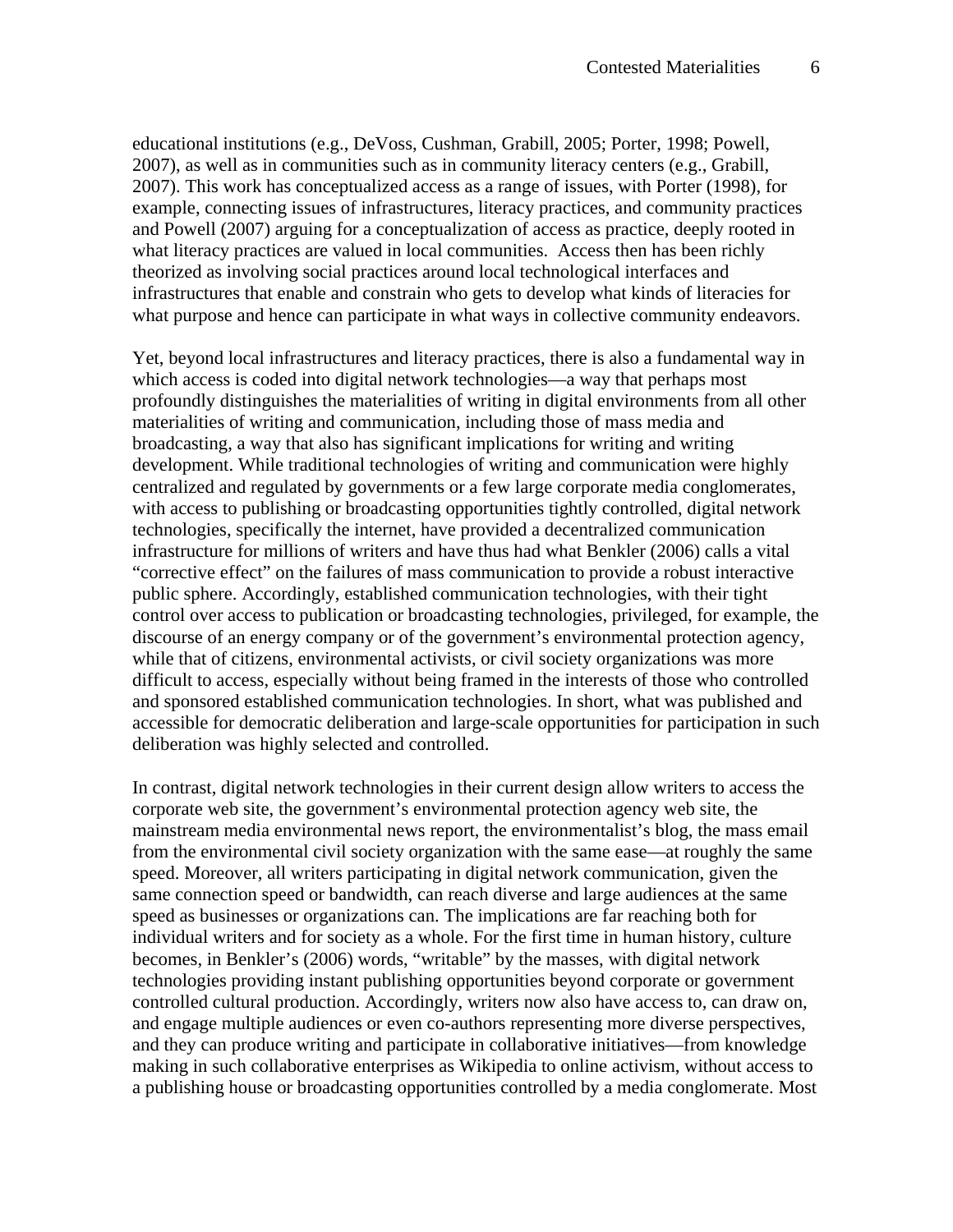importantly, as Benkler (2006) points out, digital network technologies have enabled individuals to "monitor and disrupt the use of mass-media power, as well as organize for political action," and they have allowed individuals to create "political salience for matters of public interest" (p. 220).

This aspect of the materialities of digital writing spaces has been enabled by a particular design of network technologies—that of packet switching guided by a principle called "net neutrality" (Bailey, 2006; Benkler, 2006; Geist, 2008; Trans-Atlantic Consumer Dialog, 2008). Packets are the small pieces of digital information into which emails and other information traveling through digital networks are broken down to be reassembled at their point of destination. According to the principle of net neutrality, the flow of these packets in the network was designed in such a way that they would all be treated equally in the sense that they would be sent via the most efficient routes to their destination computer. This was true regardless of what the information in these packets was and independent of how much money someone paid, a principle according to which nobody's packets were to be blocked, slowed, accelerated, or otherwise shaped (Bailey, 2006; Benkler, 2006; Geist, 2008; Trans-Atlantic Consumer Dialog, 2008).

As a critical perspective of technologies as scenes of social struggle would suggest, though, this fundamental principle of emerging digital materialities of writing is being contested. Internet Service Providers (ISPs) in numerous countries have begun to change the principle of net neutrality in favor of what they call "traffic shaping" (Bailey, 2006; Benkler, 2006; Geist, 2008; Trans-Atlantic Consumer Dialog, 2008). Traffic shaping software makes it possible for Internet Service Providers to slow packets such as those of file sharing or internet telephony services that might compete with their own fee-based services (Geist, 2006), or to block access to the web site of union workers during a labor dispute (Geist, 2006). In addition to advancing the interests and services of ISPs, traffic shaping also has considerable commercial profit potential for network providers if, for example, large companies, would need to outbid each other for whose site would be more easily accessible on a given network. At the same time, access to blogs or emails by citizens and activists, and others with limited financial resources, may be slowed down considerably, ultimately reshaping digital networking technologies and thus the materialities of digital writing spaces back into established largely centralized and controlled social orders—here in the form of a two-tiered internet.

Traffic shaping software illustrates the legislative or reordering nature of technology very visibly. If network providers are allowed the power to determine what will be accessible and in what ways, the implications for writing as well as for the kinds of societies that will be possible are more than dramatic. Traffic shaping would seriously stifle citizen participation in democratic deliberation and social activism on the web. It would also control and reduce the access writers have to existing knowledge and cultural production to critique, to continue building and innovating, and to advance knowledge. Functioning as a silent legislator, traffic shaping software, along with legislative inaction in many countries (Trans-Atlantic Consumer Dialog, 2008), is the equivalent of legislated censorship such as that frequently reported in countries such as China or Iran. The difference is, however, that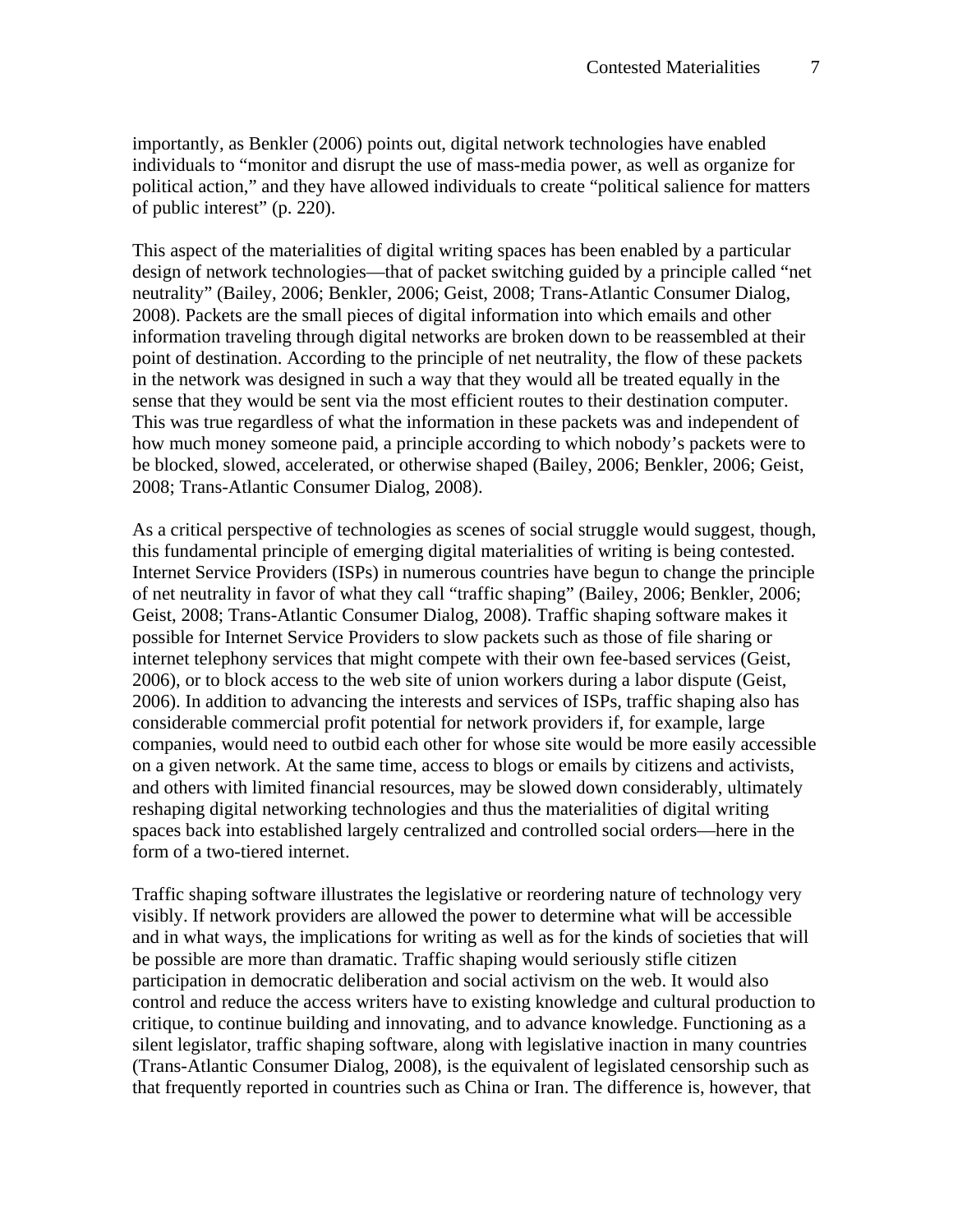such traditional legislation is subject to much debate in the media, while the legislative function of digital technologies in the interests of certain groups remains silent, with the shift toward traffic shaping having been rated as the most underreported, but significant 2007 news item by Project Censored (2007).

Although these forms of access encoded into the design of digital network technologies have received less attention by writing development researchers, for students, teachers, and researchers of writing, much depends on how the struggle over this aspect of emerging digital materialities of writing—net neutrality—is going to play out: It will determine what kinds of voices and resources writers will be able to access, draw on, and engage with in their writing, and the extent to which writers can build on existing knowledge and culture for learning, knowledge-making, and innovation. As such, this struggle is also a primary indication of how contested emerging digital materialities of writing are and how deeply implicated these materialities are in how participatory and democratic societies will be. Most importantly, perhaps, the example of traffic shaping software as a silent legislator regulating digital materialities of writing, shows that technologies—and therefore the materialities of the writing spaces students, teachers, citizens, and others inhabit—are not neutral or somehow necessarily predetermined, but rather reflect competing interests and values in a larger social struggle over control of these materialities. While issues of access encoded in materialities of digital networks are perhaps the most central large-scale struggle over the digital materialities of writing, these questions are closely linked to another important struggle—that over questions of intellectual property and sharing.

#### **The struggle over intellectual property and sharing in digital environments**

Whether writing collaboratively or individually, writers depend on the ability to draw on, critique, and build on each other's work to create new knowledge, cultural products, and innovation (e.g., Benkler, 2006; Howard, 1999; 2007; Lessig, 2004, 2006; Litman, 2001; Porter and DeVoss, 2006). As they generate ideas through inherently social processes of invention (e.g., Bruffee, 1984; Brandt, 1990; DeVoss and Porter, 2006; Howard, 1999, 2007; Lauer, 2004; LeFevre, 1987; Lunsford, 1999; Lunsford and West, 1996; Porter, 1998; Porter and DeVoss, 2006) or shape their work through other inherently social writing processes, for instance in producing a multimedia presentation, writers must be able to draw on and share text, music, image, or video files. The processes, practices, and regulations governing the ownership of files, the ease with which they can be shared, and the ease with which they can be accessed are questioned and changed dramatically by emerging materialities of writing in digital environments, compared to those in print environments.

Most importantly, print materialities made it difficult for writers to publish and distribute their work widely and thus gave rise to industries whose business models evolved around the packaging, distribution, sale, and marketing of knowledge and cultural products, for example, in the form of journals, books, CDs, or DVDs. These industries depended on the materialities of print, specifically on the ways in which these materialities constrained the copying and distribution of files, along with regulation in the form of copyright legislation, to secure exclusive rights to the distribution of these products, with minimal exceptions for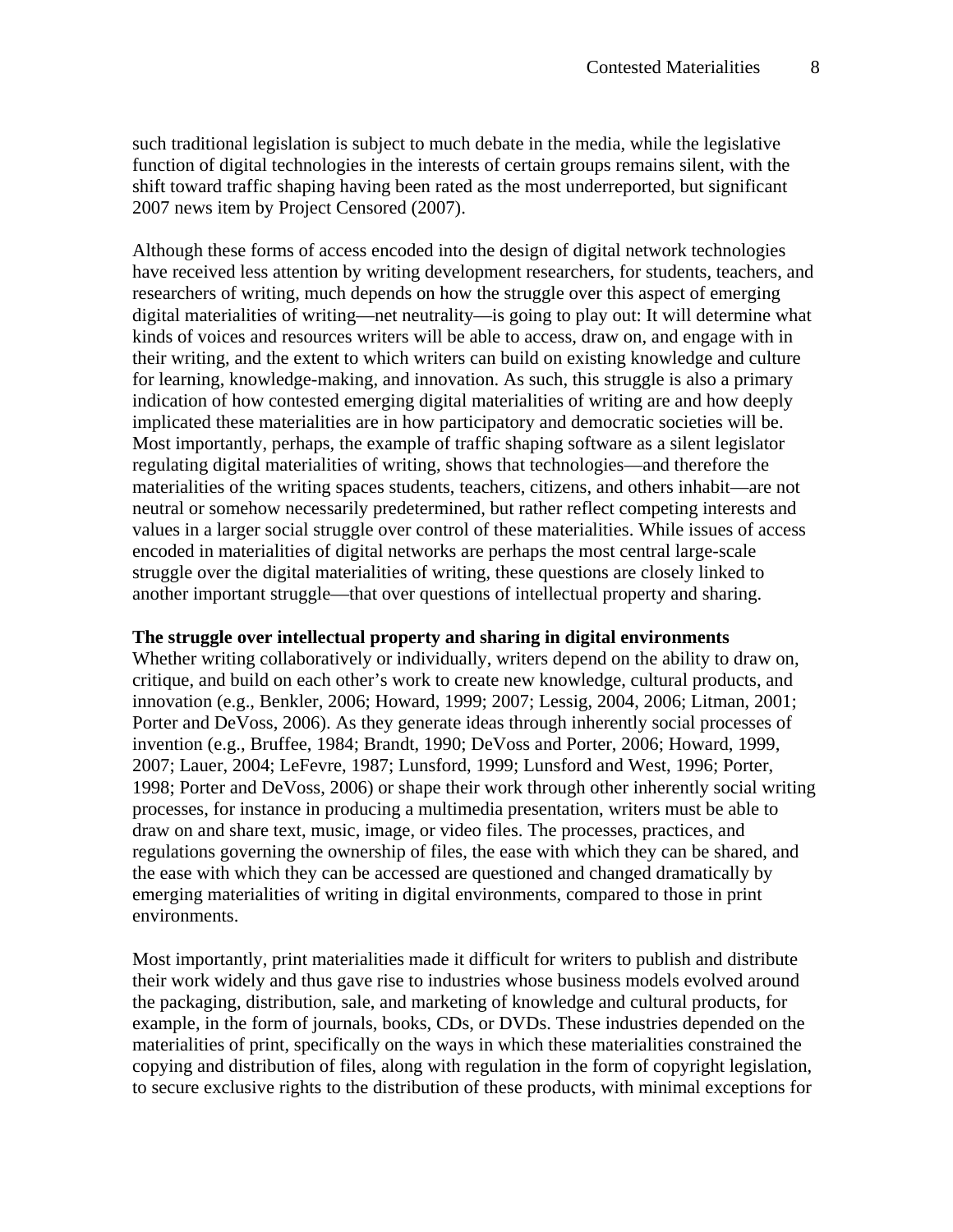so-called fair use or fair dealing (Courant-Rife, 2007) in such products for the purpose of learning, cultural critique, and innovation. The materialities of writing in digital environments, however, undermine such print-based business models by allowing for easy copying, sharing, publishing, and distribution of files (e.g., Bazerman, 2007; Benkler, 2006; deVoss and Porter, 2006; Lessig, 2004; 2006; Litman, 2001). In Benkler's (2006) words, digital network technologies "make some behaviors [here the business models of publishing rooted in print materialities] obsolete by increasing the efficacy of directly competitive strategies [here the ease of sharing and distributing files enabled by digital technologies]" (p. 18).

On the one hand, these changed materialities of writing offer new opportunities for writers to research existing work, access files, compare and engage diverse perspectives, consider and build on more work than ever possible before, and therefore ultimately to have at their disposal previously unimagined resources for knowledge making, cultural production, innovation, and engagement in public discourse and deliberation. In particular, so called peer-to-peer file sharing software and services, such as Napster, Grokster, BitTorrent, Gnutella, KaZaA, and many others have provided writers with easy ways to share, access, and trade each other's files on a massive, unlimited scale (Benkler, 2006; DeVoss and Porter, 2006; Geist, 2005; Lessig, 2004, 2006; Logie, 2003, 2007; Selber, 2006).

By facilitating access to such a multitude of work as well by facilitating networked interaction, this aspect of the emerging materialities of writing in digital environments has also given rise to new ways of writing—and new relationships between writers and readers, with authorship as more "distributed and shared" (Porter and DeVoss, 2006) and boundaries between writers and readers blurring. DeVoss and Porter (2006), for example, see the rise and struggle over Napster as a sign of what they call a "new 'digital ethic' of text use and file distribution that runs counter to the usual expectations that have governed the sharing and use of print texts" (p. 179). This new digital ethic, they argue, shapes how students interact with texts—digital, print, or otherwise—and how they understand the contexts in which they write and the practices that constitute these contexts. The new digital ethic, as DeVoss and Porter emphasize, therefore also requires attention to pedagogies and policies, such as plagiarism policies, which largely emerged around print materialities with their specific socio-economic practices, regulations, and orders designed to privilege intellectual property for profitable distribution over sharing and practices of fair use and fair dealing.

As Howard (1999, 2007) has shown, writing policies, especially plagiarism policies, are rooted in the development of intellectual property practices and regulations in the  $18<sup>th</sup>$ century that favored the economic interests of emerging publishers and booksellers in intellectual property opportunities enabled by the printing press. As such, plagiarism policies tend to reflect Romantic notions of originality and authorship, imagining writers as lone original creative geniuses devoid of any intertextual embeddness and somehow immune of the deeply social nature of invention (e.g., DeVoss and Porter, 2006; Howard, 1999, 2007; Lunsford, 1999; Porter, 1998). Rarely does institutional understanding and regulation of writing consider the increasingly shared textual practices that characterize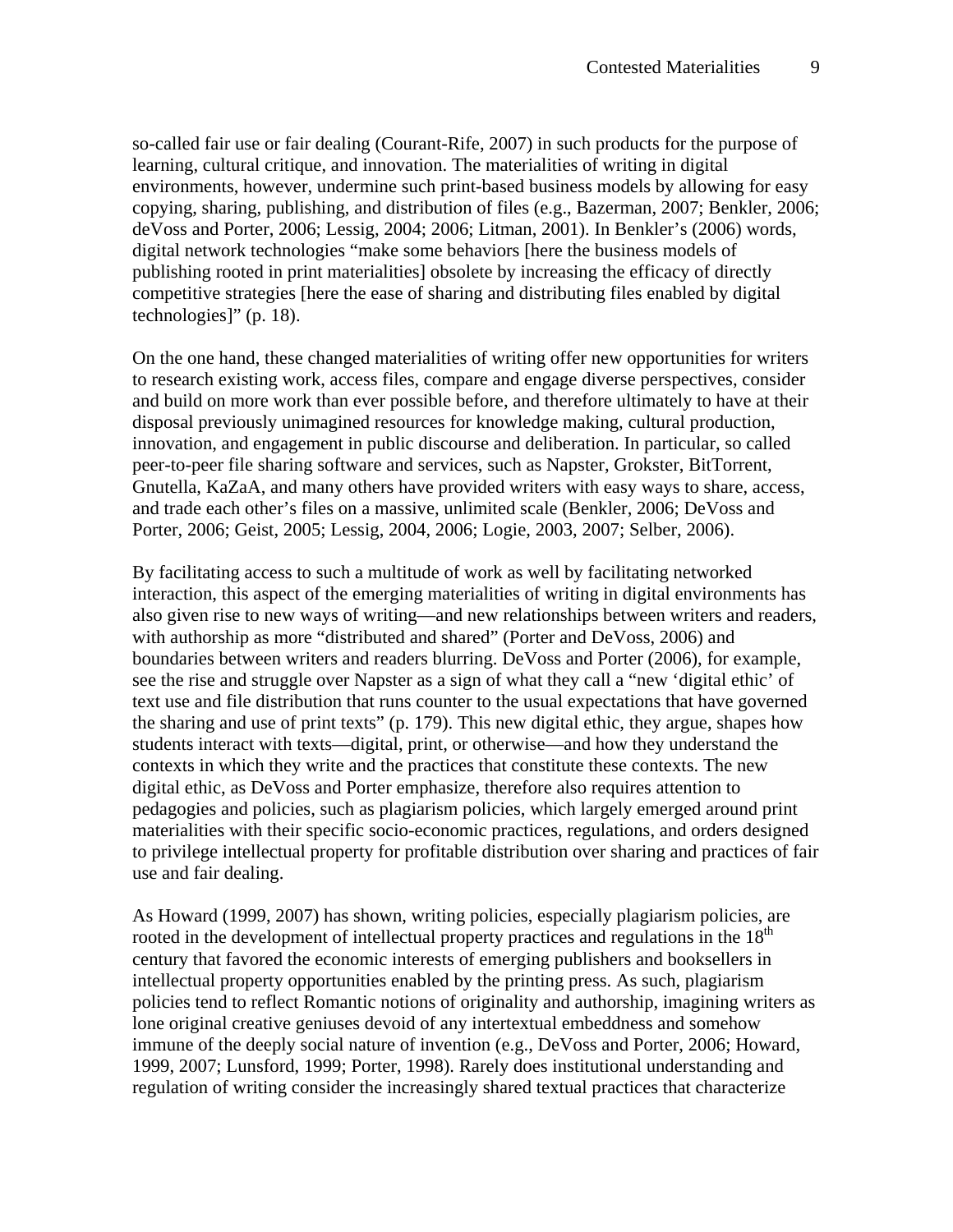digital materialities of writing, which allow "both readers and writers … ready access to the same texts" (Howard, 2007: 5), let alone the new digital ethic of file sharing that DeVoss and Porter (2006) describe.

The ease and new ethic of sharing in digital environments has also given rise to different forms of writing such as remixes or assemblages (e.g., DeVoss and Porter, 2006; Porter and DeVoss, 2006; Johnson-Eilola, 2005; Johnson-Eilola and Selber, 2007) similar to practices of remixing in music, architecture, and popular culture (Johnson-Eilola, 2005). Remixing, according to Porter and DeVoss (2006), for example, "is how individual writers and communities build common values; it is how composers achieve persuasive, creative, and parodic effects." Similarly, Johnson-Eilola and Selber (2007) emphasize an understanding of digital texts as assemblages, which they define as "texts built primarily and explicitly from existing texts in order to solve a writing or communication problem in a new context" (p. 381). These assemblages, the authors emphasize, are not merely unoriginal derivatives of previous work; hence, they should not be valued less than traditional print-based texts with particular print-based forms of citation and quotation usage. However, re-mixes and assemblages often run into policies such as plagiarism policies rooted in print materialities and designed to reinforce related socio-economic practices of text usage and intellectual property practices (e.g., Howard, 1999; 2007, Porter and DeVoss, 2006; Johnson-Eilola and Selber, 2007).

Again, as a critical understanding of technologies suggests, this aspect of emerging digital materialities of writing is highly contested, not only by attribution practices and policies rooted in print-based intellectual property practices of academic institutions, but especially by industries whose business models have traditionally evolved around the materialities of print and their regulation in support of such business models (Benkler, 2006; DeVoss and Porter, 2006; Willinsky, 2006; Lessig, 2004, 2006; Litman, 2001; Logie, 2006). To protect their established business models, these industries have worked to reshape emerging materialities of writing in digital environments in numerous ways. For example, they have successfully lobbied for international treaties, such as the World Trade Organization agreement on Trade-Related Aspects of Intellectual Property Rights (TRIPS) and treaties by the United Nation's World Intellectual Property Organization (WIPO), as well as national legislation to pursue their interests in re-shaping the use, design, and regulation of digital environments in the interests of their established print-based business models (Benkler, 2006; Courant-Rife, 2007; Lessig, 2004, 2006; Litman, 2001; Logie, 2006; Murray, 2005; Reyman, 2006); filed thousands of lawsuits against providers and users of file sharing software and services as well as against individuals and universities to outlaw, close down, or co-opt file sharing services and to claim multi-billion dollar damages from individuals and institutions (e.g., Benkler, 2006; DeVoss and Porter, 2006; Lessig, 2004, 2006); launched massive so-called education campaigns to criminalize the file-sharing practices of tens of millions of citizens, including legitimate file sharing practices, such as sampling of files, the sharing of files that are out of print, or the sharing of files that are in the public domain and are no longer restricted by copyright (Geist, 2005; Lessig, 2006); contracted with private file-sharing investigation companies; technically attacked file sharing sites with so-called decoy or fake files, spoofing software to misdirect file sharers,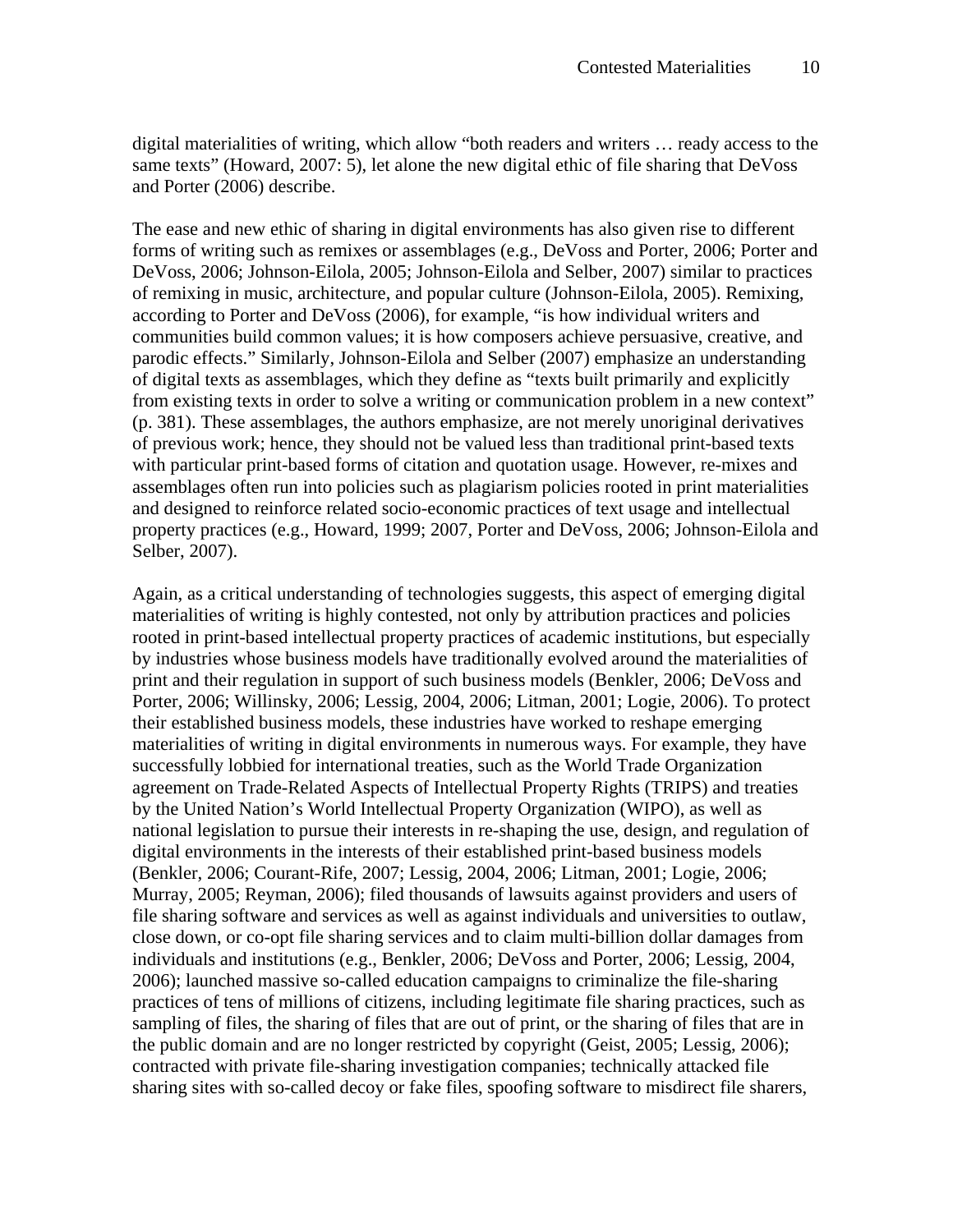interdiction to prevent access to files, or swarming to spoil or slow downloads (e.g., MediaSentry and MediaDefender); and re-shaped digital technologies by means of socalled digital rights management software (DRM) designed to control or lock down files software these industries have also successfully lobbied to have legally protected against circumvention by users (Bailey, 2006; Benkler, 2006; Lessig, 2004, 2006; Litman, 2001).

These struggles over this aspect of the materialities of writing in digital environments—the ease of copying and sharing—have been financially and discursively very intense, with billions of dollars invested in protecting and expanding established business models rooted in a print-based materialities of knowledge and cultural production. This aspect of emerging digital materialities of writing has also been the most widely studied by writing development researchers for their implications for writing development. For example, researchers have examined the need for emphasizing and teaching an ethic of fair use (Porter and DeVoss; 2006; DeVoss and Porter, 2006; Courant-Rife, 2007); the need for reconsidering policies governing writing, specifically institutional plagiarism policies (e.g., Johnson-Eilola and Selber, 2007; De-Voss and Porter, 2006; Howard, 1999, 2007; Marsh, 2004; Valentine, 2006), or the need for paying attention to technology legislation and its implications for the ways in which teachers and students can access and share materials for learning in online classes (e.g., Logie, 2006; Reyman, 2006). Hence, only one example, that of DRM software, may suffice here to illustrate the ways in which established print-based socio-economic practices of regulating ownership and sharing, including print-based business models of publication and content distribution, are not only reinforced through legislation, but directly reinscribed into the digital code as "silent legislator" and thus into the materialities of writing in digital environments.

Digital Rights Management (DRM) software refers to digital mechanisms for monitoring and restricting access to digital files and controlling the rights individuals have in using their legally purchased content, such as an e-book, a movie, CD, MP3 file, or software program after the point of purchase (Bailey, 2006; Benkler, 2006; Lessig, 2006; Litman, 2001). DRM technologies are essentially attempts to re-shape emerging digital materialities of writing to constrain their potential for the copying and sharing of files—in other words, to bend digital technologies back into the functionalities of print-based technologies and thus to protect print-based business models. To provide only one example, Adobe e-books software controls how readers can interact with a book, for example, how many pages can be copied or printed within what time frame, whether pages can be copied or printed at all, or whether a book can be read aloud, which is, for example, a vital function for visually impaired readers who need screen reading software to access a book. Often, these digital locks restrict access to works for writers well beyond restrictions imposed by print materalities or print-based legislation, which for example, easily allows for a print book to be read aloud. Sometimes, these digital locks even restrict access to works that are in the public domain (Bailey, 2006; Benkler, 2006; Lessig, 2006; Litman, 2001). Similar to traffic shaping software, DRM software functions as a silent legislator regulating what writers and readers can or cannot do, what they can or cannot use. Furthermore, to prevent users from circumventing such digital locks, content industries have successfully lobbied legislators to impose fines and imprisonment (e.g., through the Digital Millennium Copyright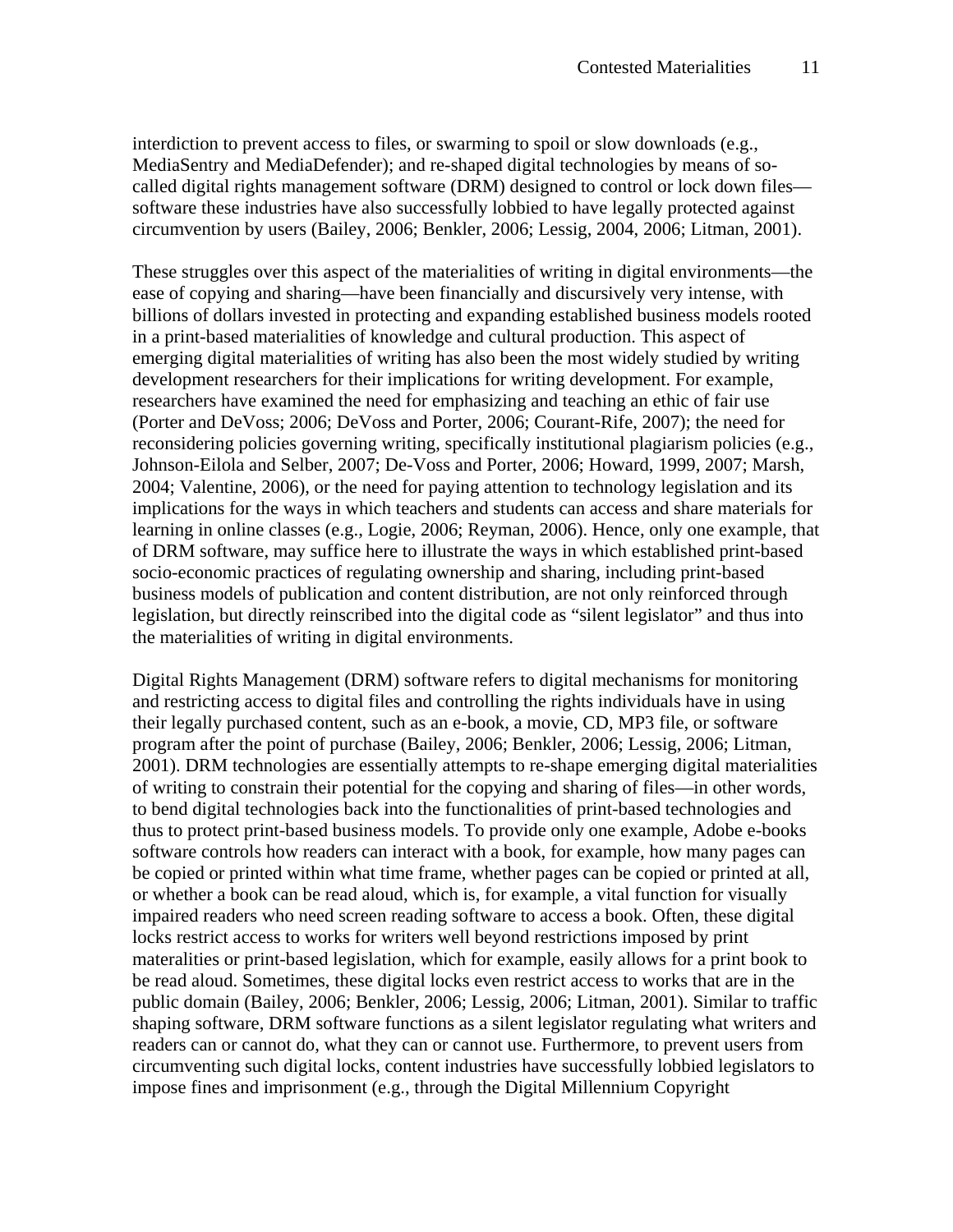Act (1998) in the United States) on those who try to circumvent DRM software.

Ensuring exclusive rights to the distribution of knowledge and cultural products was, of course, the hallmark of publishing business models rooted in print-based materialities not only in the cultural industry, but also in academic publishing, although the production of academic knowledge is often publicly funded. As Willinsky (2005) puts it, print-based business models of academic publishing have been characterized "by a rather perverse property relation, in which the last investor in the research production chain—consisting of university, researcher, funding agency, and publisher—owns the resulting work outright through a very small investment in relation to the work's overall cost and value" (n. p.). Here again, the materiality of writing in digital environments undermines print-based publishing models, allowing researchers to pursue what Willinsky (2006) calls the principle of open access, the responsibility inherent in research "to extend the circulation of such work as far as possible and ideally to all who are interested in it and all who might profit by it"  $(p. 5)$ .

The potential of open-access research to inform the work of policy makers and professionals in education, medicine, and other sectors of the economy worldwide, especially in marginalized and under resourced regions, is unprecedented (Willinsky, 2006; Porter and DeVoss, 2006). Accordingly, some governments, for example, the government of the United States, recently signed into law a bill requiring publications resulting from government funded health care research to be submitted for open access in the PubMed Central online repository (Ratliff, 2008). Like other ways in which digital network technologies question the socio-economic materialities of writing, the potential for openaccess publishing is highly contested in particular by the multi-billion dollar academic publishing industry (Dotinga, 2007), which has already hired an aggressive Public Relations company to undermine the open-access movement (Giles, 2007).

For academic writing, then, the way in which the struggle over the materialities of writing in digital environments plays out has particular significance for the extent to which knowledge is accessible not only to students in classrooms, but for innovation and economic development worldwide. Like the struggle over equal access to digital writing environments, the struggle over ownership, sharing, and open access to knowledge is another important indication of the extent to which the contestation over the shape of digital environments and the kinds of writing practices they will enable or constrain is implicated in the kinds of societies and institutions we will inhabit and what individuals, organizations, and societies will be able to accomplish. Both of these major struggles—over access and ownership—are also intricately related to a third major struggle over emerging materialities of writing in digital environments—that over privacy and surveillance, a struggle whose outcomes are no less consequential for individual writers, teachers, and researchers as well as for societies at large.

## **The Struggle over Privacy and Surveillance in Digital Writing Spaces**

A third and closely related vital battle over the materialities of writing in digital environments rages over the extent to which digital writing spaces are monitored and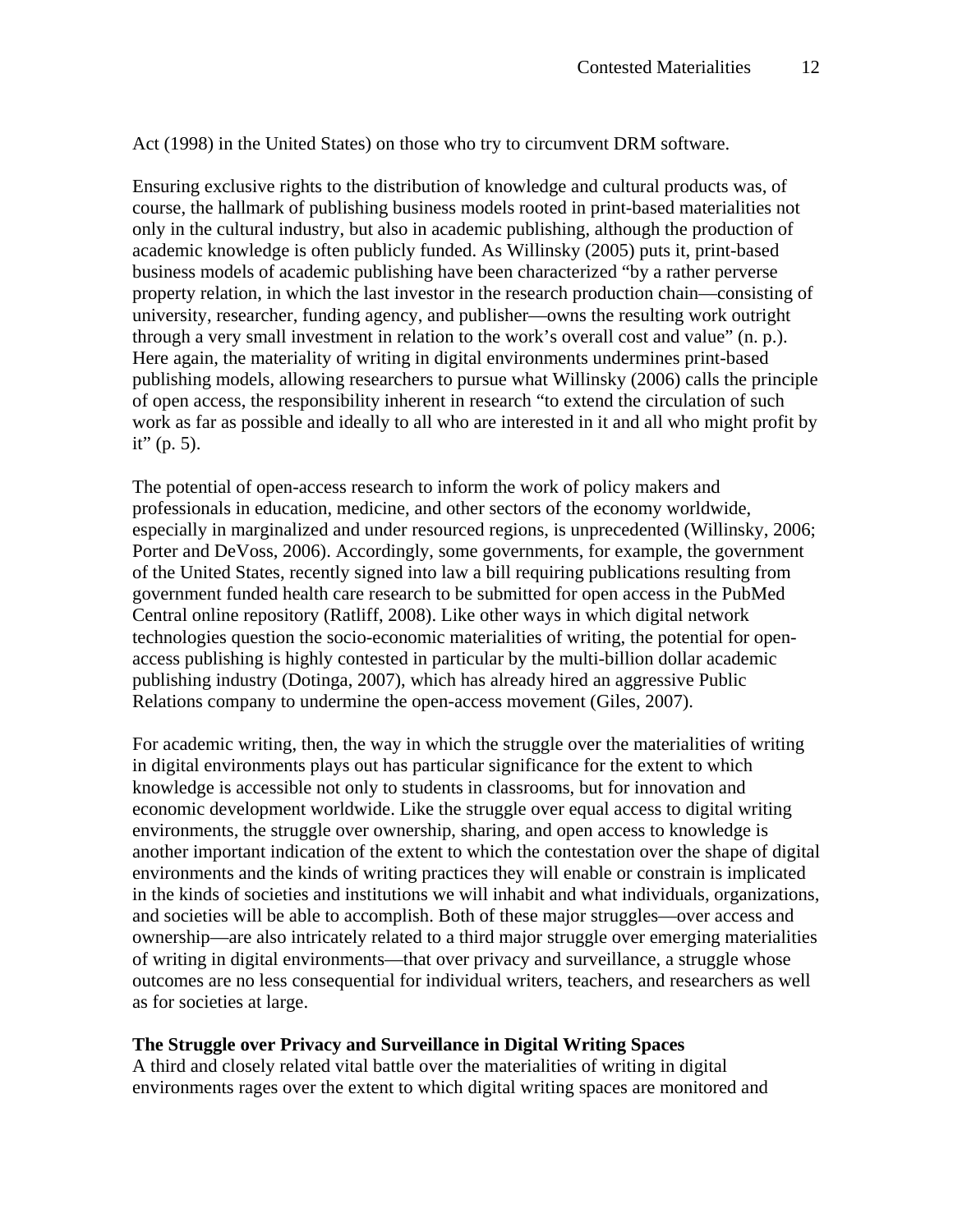surveilled—be that to monitor and curtail political dissent, to monitor the use of intellectual property, or for other political or economic purposes (e.g., Agre and Rotenberg, 1998; Etzioni, 2000; George, 2004; Gurak, 1997; Lessig, 2005, 2006; Markel, 2005; Solove, 2004; Solove and Rotenberg, 2003; Starke-Meyerring and Gurak, 2007; Starke-Meyerring, Burk, and Gurak, 2004). Although questions of privacy and surveillance in digital writing spaces have received considerably less attention from writing development researchers than have questions of intellectual property, the struggles over privacy and surveillance are intimately related to those over access, intellectual property, and sharing. On the one hand, the reshaping of digital network technologies into large distributed surveillance spaces accompanies the fundamental shifts toward a decentralized nature of communication outside previous government and corporate media control. Given the increased space for dissenting voices to emerge and organize, the surge in digital surveillance can be likened to the surge in censorship, control, and other disciplinary mechanisms described by Eisenstein (1979) in conjunction with the printing press. Moreover, much surveillance is linked to the battle over ownership and sharing of what used to be tightly controlled intellectual property, with surveillance of intellectual property usage playing a central role in DRM and other property control strategies.

Attention to issues of privacy and surveillance is much needed in writing development research, however, because emerging materialities of writing in digital environments fundamentally change the extent to which writing and social interactions become subject to surveillance. More than ever before, the interactions of writers as well as their written products become personal data, while at the same time, writers are losing their rights to control their personal data—to control who can access, manipulate, mix and match it under what conditions, for what purpose, and for whose benefit. In contrast to writing in printbased environments or even to interaction through other communication technologies such as telephones, emerging materialities of writing in digital environments have been shaped dramatically to facilitate massive surveillance with significant consequences for individuals, organizations, and society as a whole (e.g., Starke-Meyerring and Gurak, 2007; Starke-Meyerring, Gurak, and Burk, 2004).

First, data can now be shared, copied, searched, mined, mixed, matched, aggregated, or manipulated in previously unknown ways at unprecedented speeds for use and sale worldwide (Agre and Rotenberg, 1998; Etzioni, 2000; George, 2004; Gurak, 1997; Lessig, 2005, 2006; Markel, 2005; Starke-Meyerring and Gurak, 2007; Starke-Meyerring, Burk, and Gurak, 2004), resulting in multiple digital compilations of a writer's persona (Solove, 2004; Solove and Rotenberg, 2003) or "digital persona" for different purposes, given the many institutional and business needs for such data. Personal data are of interest, for example, to businesses seeking information about customers—for example, to develop targeted offerings and pricing strategies that discriminate based on the socio-economic status of customers online—or about employees—for example, to make hiring and promotion decisions. Aside from the usual e-commerce and marketing industries, the insurance industry, for example, also has a great need for personal data to determine risks and insurance rates as has the banking and credit industry to determine mortgage and lending rates. In addition, law enforcement, national security, and other government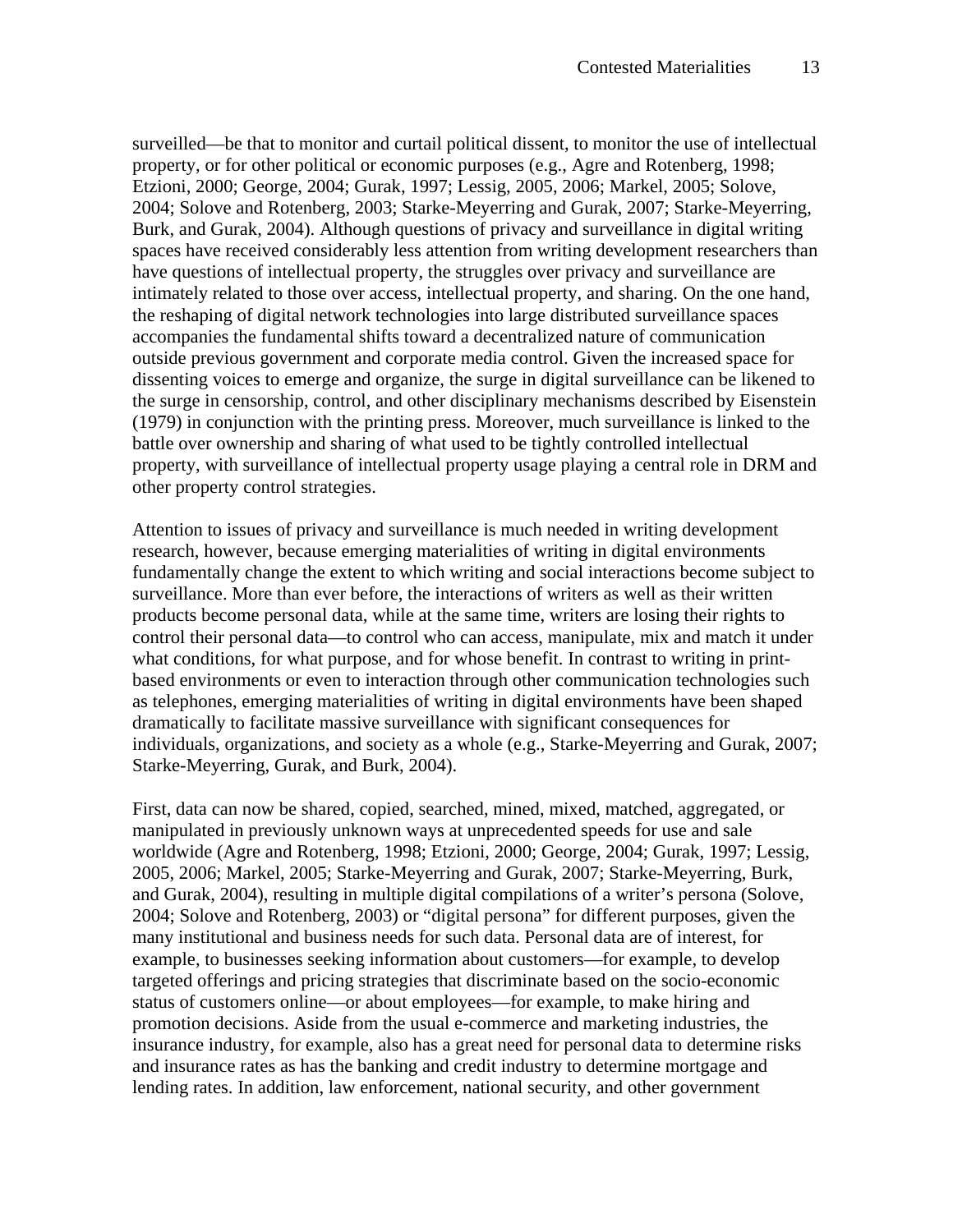agencies have similarly strong needs for such data. With Microsoft and Google entering the business of collecting and storing personal medical and DNA data (Kawamoto, 2007), the extent of such data collection promises to be unlimited. In fact, an entire industry has emerged devoted to the lucrative business of collecting, aggregating, matching, mining, and selling personal data to businesses, banks, law enforcement, and government agencies. In short, written interactions and products in digital environments become data with audiences and purposes writers may find difficult to imagine.

Second, digital materialities of writing have been shaped such that written interactions and texts tend to be often difficult to remove by their writers as their access to the servers on which the records of these interactions and texts reside is limited, and digital writing spaces are often designed to make the removal of accounts or texts difficult, which allows for maximum data collection and mining. Lessig (2006) provides the example of Google's Gmail and its email delete button, which allows only for incremental deletion of emails, maximizing opportunities for data collection and mining. Likewise, users of social networking sites, such as Facebook, have reported difficulties removing their accounts (Aspan, 2008). Even if users are able to close their accounts and remove their content, "the Company may retain archived copies" (Facebook, Terms of Use, Nov 15, 2007). As a result, data can be compiled over time and texts produced by teenage writers can remain accessible to unanticipated readers for many years to come.

Third, digital materialities of writing tend to be designed in such a way that data collection practices remain concealed to writers. Often, digital writing spaces and the policies regulating their use tend make it difficult for writers to realize when and for what purposes their interactions and texts are collected, manipulated, or transferred as data (Agre and Rotenberg, 1998; Etzioni, 2000; George, 2004; Gurak, 1997; Lessig, 2005, 2006; Markel, 2005; Starke-Meyerring and Gurak, 2007; Starke-Meyerring, Burk, and Gurak, 2004). The concealed nature of data collection is inscribed in the digital code in the form of cookies, web bugs, spyware, obscure internet browser options; enticed by ostensibly free offerings in the form of screensavers, cell phone ring tones, email or social networking services; and secured by obscure and tedious privacy policies or terms of use policies, which are designed to serve the interests of maximum data collection (Markel, 2005).

These changed materialities of writing with their increased potential for massive inconspicuous data collection have wide ranging consequences not only for individuals, but also for society as a whole. Mark Poster (1990), for example, labeled digital network technologies a "superpanopticon," invoking Foucault's (1977) key insight that societies have been moving from predominantly disciplinary control mechanisms to surveillance mechanisms, where the mechanisms of who is collecting data on whom, for what purpose, under what conditions, and with what legitimation becomes a critical element in power relations. And as Foucault demonstrated persuasively, omnipresent surveillance has important consequences for society as a whole when self-discipline and self-censorship in the face of omnipresent surveillance threaten to stifle public dissent and robust deliberation, which, of course, are vital to democratic decision making. Digital technologies, however, go far beyond Foucault's panopticon. In contrast to the panopticon, they provide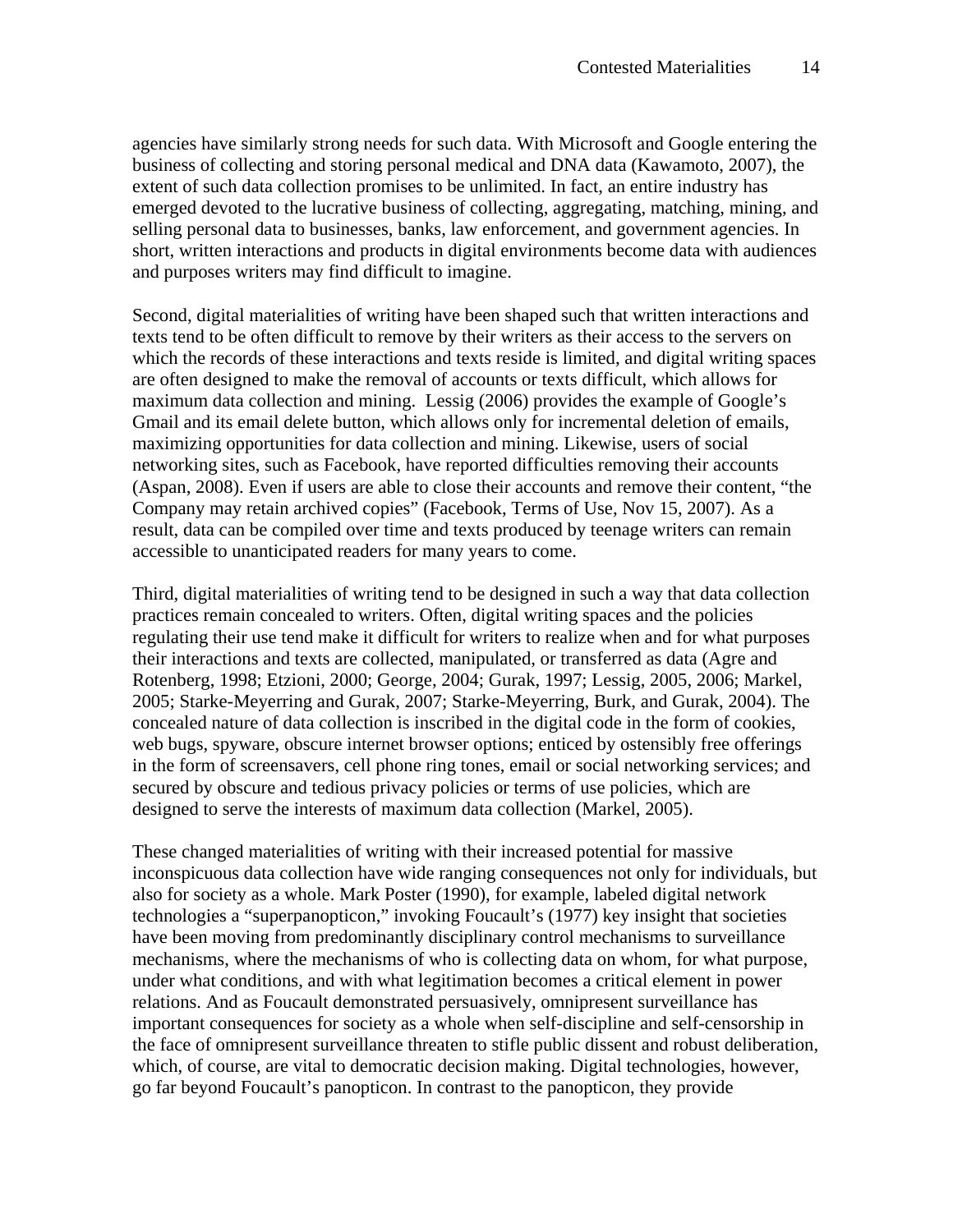decentralized opportunities for inconspicuous, but distributed, networked, and therefore ubiquitous surveillance (Lessig, 2005; Poster, 1990). As a critical perspective of technologies as scenes of social struggle would suggest, though, digital technologies do not simply accidentally support this kind of materiality of writing. Digital technologies do not by necessity enable inconspicuous omnipresent data collection. Instead, many of the data collection technologies that now characterize the internet, such as cookies, for example, were not part of the original design of the internet, but were developed to serve commercial and government interests in data collection (Lessig, 2005). As Bazerman (2007) observes, it is "large economic stakes along with the complexity, stability and power of …[existing] social systems" around which technologies tend to be designed or to be "bent."

#### **Implications for Writing Development**

Viewed through the lens of critical theories of technology, digital network technologies do not simply provide a new neutral medium into which writing practices simply travel. Rather, these technologies encode, enable, and constrain digital materialities of writing, which in various ways reproduce, compete with, challenge, question, or reshape those of print, along with its regularized and normalized socio-economic materialities—that is the social practices, modes of production, rules, laws, orders, and expectations that evolved around print materialities. In Benkler's (2006) words, these technologies—digital or print, through their design, use, and regulation, enable and constrain "who gets to say what to whom, and who decides" (p. 392) as well as under what conditions, and with what consequences to themselves, others, and society as a whole. As such, digital writing spaces are "scenes of struggle" (Feenberg, 2002), with competing interests vying over their shape and the kinds of socio-economic materialities that will be enabled or constrained. Each struggle outlined in this chapter illustrates the ways in which the economic interests of incumbent industries invested in print materialities so far have attempted to reshape or regulate digital technologies in ways that maintain and expand established print-based business models, or in the case of net neutrality and privacy, to reshape digital technologies to allow for new ways of ensuring profits, control, and surveillance. The changes in the materialities of writing in digital environments, the contestation surrounding these changes, and their consequences for writers and societies at large suggest at least two important implications for the study and teaching of writing: 1) the need for the active engagement of writing teachers and researchers in the design, use, and regulation of digital writing environments as well as for research attention to the socio-economic materialities of writing in digital environments, and 2) the need for reconsidering writing pedagogies and policies in educational institutions.

### *1) Implications for Policy Engagement and Research Attention to the Materialities of Writing in Digital Environments*

Researchers and teachers of writing have direct stakes in the outcomes of these struggles over the materialities of writing in digital environments because these outcomes have significant implications for writing development, e.g., what student writers, citizens, and others will be able to access, build on, what kind of knowledge they will be able to make, to what extent they will be able to participate in cultural production, in social activism, under what conditions, and with what consequences to themselves and society. Most importantly,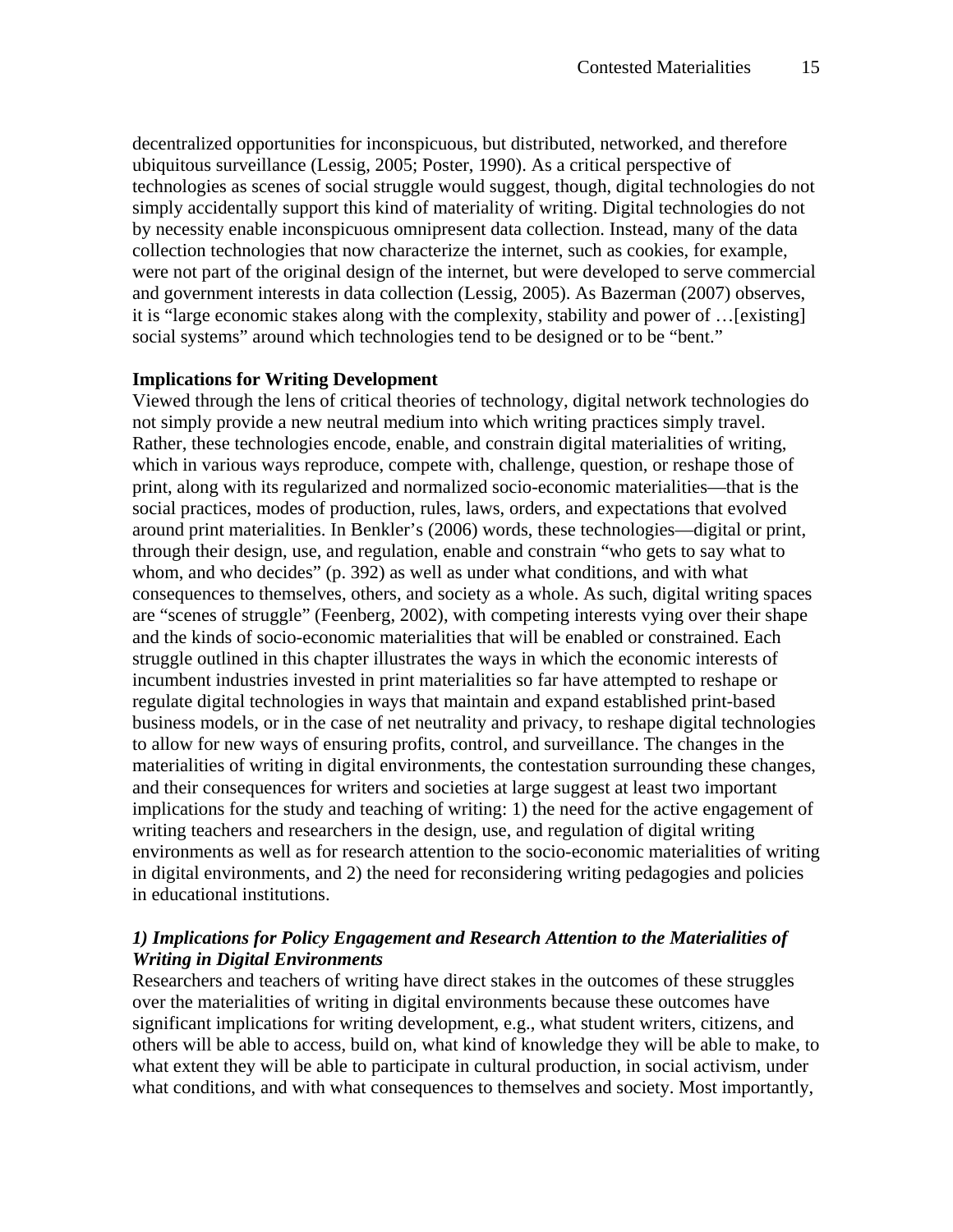as the examples of the contested nature of the materialities of writing in digital environments discussed in this chapter illustrate, the struggle over these materialities is deeply implicated in larger social struggles over digital technologies as ways of reordering socio-economic practices with deep implications for societies—for how democratic, participatory, open, and collaborative they will be.

Not surprisingly, with the materialities of our core practice—writing—suspended between "civilizational alternatives" (Feenberg, 2002), writing studies researchers have increasingly urged teachers of writing to attend to this political nature of the socio-economic materialities of writing and to become actively engaged in the deliberation of digital technology design, use, and policy at all levels (e.g., Courant-Rife, 2007; DeVoss, Cushman, and Grabill, 2005; DeVoss and Porter, 2006; Howard, 1999, 2007; Logie, 2006; Moran, 1999; Reyman, 2006; Selber, 2004; Selfe, 1999). The difficulty here is, of course, the ways in which technologies, including writing, as mundane, everyday material systems of getting work done—as seemingly neutral tools or means to an end, remain silent and invisible—we might say, "hidden in plain view," as do the struggles that unfold over their design, use, and regulation. As Haas (1996) notes, for example, "it is precisely because technology is such an integral part of writing that it is often overlooked. As is often the case, what is ubiquitous becomes transparent" (p. xi). And as Feenberg (2002, 2006) has emphasized, the dominant discursive regime of technological instrumentalism—of a simplified view of technologies as mere means to an end—keeps the political nature of technologies hidden. Accordingly, as writing development researchers (e.g., Grabill, 2003; DeVoss, Cushman, and Grabill, 2005; Wysocki, 2004) have stressed, an important task researchers and teachers face is to make their highly contested nature as enabling or constraining social orders visible.

At the same time, to support this critical engagement, writing development researchers must increasingly pay attention to the socio-economic materialities of writing, (e.g., DeVoss, Cushman, and Grabill, 2005; DeVoss and Porter, 2006; Haas, 1996; Horner, 2001; Selber, 2006). As print materialities of writing had settled into a somewhat stabilized equilibrium, with fewer opportunities for the constant re-coding that characterizes digital technologies, writing development research has tended to focus less on those materialities and the ways in which they enable or constrain socio-economic materialities, but has instead focused more on students, teachers, and classrooms. As Selber (2006) notes, for example, much research on writing and technologies has "tended to focus more on students, teachers, classrooms, and writing programs and less on the larger contexts within which people and programs are situated" (p. 2). While issues of intellectual property, fair use, and file sharing have already received considerable attention, issues of how access and privacy or surveillance are inscribed in the code and the implications these materialities have for writing and writing development have received less attention. Yet, in all of these areas, writing teachers need more research analyzing the competing interests at work in shaping such spaces and examining the consequences particular designs, pedagogies, and policies for writing in digital environments, e.g., such as mechanisms of access or surveillance encoded in digital technologies, plagiarism policies, or the use of plagiarism policing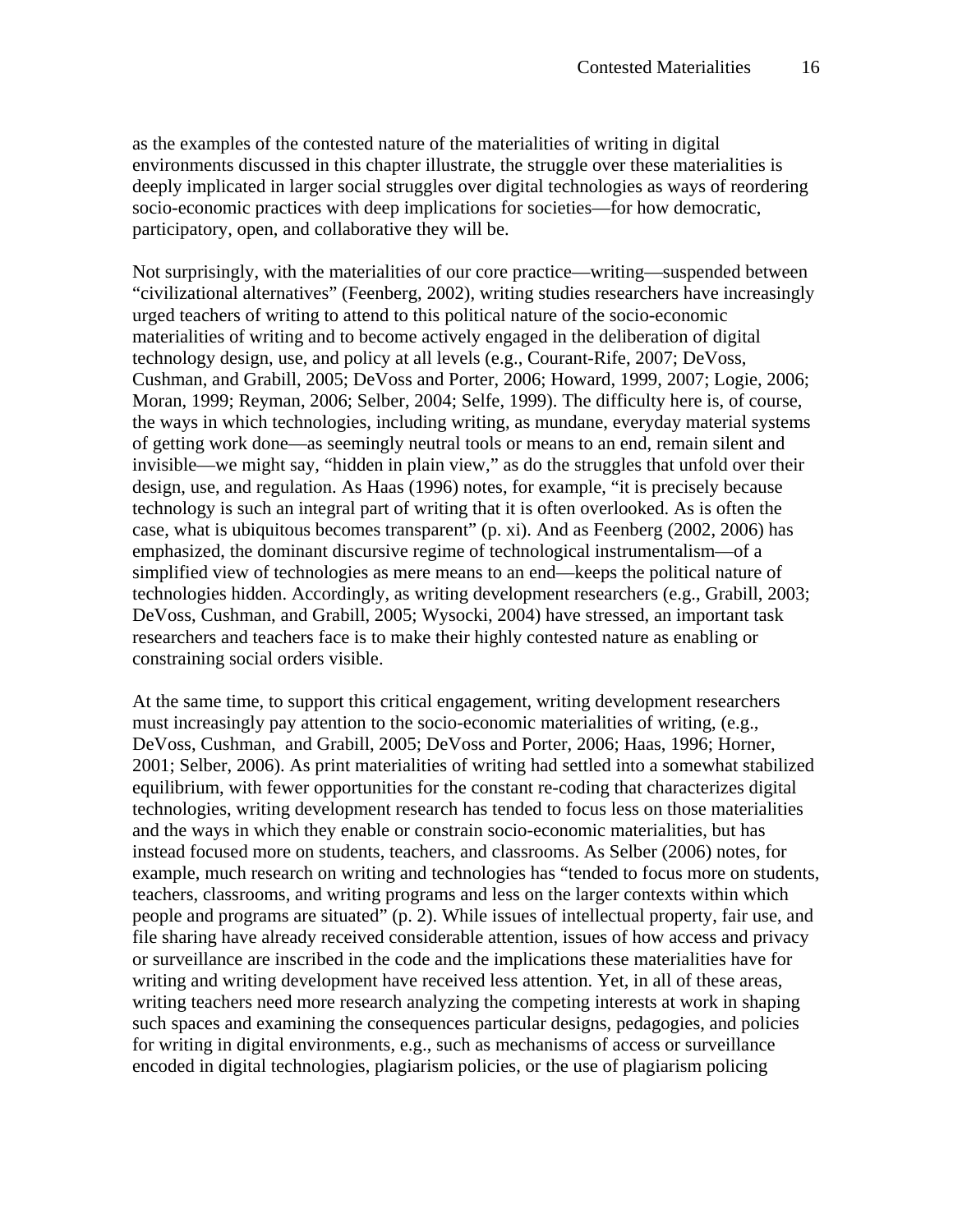software, have for writers, the work they do, their ability to learn and develop as writers, and their participation in democratic deliberation and decision making.

### *2) Implications for Reconsidering Writing Pedagogies and Policies*

As the analysis of key struggles over digital network technologies as emerging materialities of writing has shown, these technologies are never neutral, but rather contested scenes of struggle over how established socio-economic materialities of writing—social orders, practices, and hierarchies are to be reproduced, challenged, or questioned. Writing development in digital environments therefore calls for what we might term pedagogies for critical engagement—pedagogies that allow students to critically analyze and engage in the design, use, and regulation of the digital writing spaces they inhabit (e.g., Bazerman, 2007; Devoss, Cushman, and Grabill, 2005; DeVoss and Porter, 2006; Hawisher and Selfe, 1999; Hicks and Grabill, 2005; Selber, 2004; Wysocki et al., 2004). Most importantly, pedagogies for critical engagement in digital writing spaces call for critical analysis and participation as well as for the reconsideration of established writing pedagogies, policies, and infrastuctures from a critical perspective.

#### **Fostering Critical Analysis and Engagement in Digital Writing Spaces**

First, perhaps most importantly, pedagogies for critical engagement create opportunities in writing classes for critical analysis of the writing spaces in which the students participate. As Bazerman (2007) urges, "Beyond providing students with facility in design tools and multi-media rhetoric, teachers of rhetoric need to provide students with analytic tools to understand the changing locations and informational richness of encounters they will be creating, the larger knowledge, social, and activity environments that surround the particular encounter and activity spaces they are working in, and the ways in which communications will mediate transformed work, citizenship, and personal relations" (n. p.). Critical analysis here does not mean "saying negative things" or uncovering "hidden truths." Rather, drawing on critical theories of technologies (e.g., Benkler, 2006; Feenberg, 2002; Winner, 1986; Longford, 2005) as well as discourse (e.g., Fairclough, 2003; Coe et al., 2002; Lemke, 1995; Paré, 2002; 2005), critical analysis involves asking critical questions about the design, use, and regulation of digital writing spaces similar to the kinds of questions students learn to ask about discourse. For example, what rhetorical work is to be accomplished in a given writing space, for whom, how, and why? Who sponsors a digital writing space (Brandt and Clinton, 2002) and why? Whose interests are being enabled or constrained and how by the design, use, and regulation of the space? How are these interests advanced or marginalized discursively? What social practices and orders are being reproduced, challenged, or contested? For instance, how are practices of access, intellectual property, and surveillance encoded, regulated, and advanced discursively in digital writing spaces as well as in the technologies through which students interact with them (e.g., browser software, institutional network services, ISP networks)? What opportunities for participation in shaping the design, use, or regulation of digital writing spaces are available to writers or can be mobilized?

To be sure, students are deeply and in many cases critically engaged in the immediate digital writing spaces in which they participate. For example, students in Facebook quickly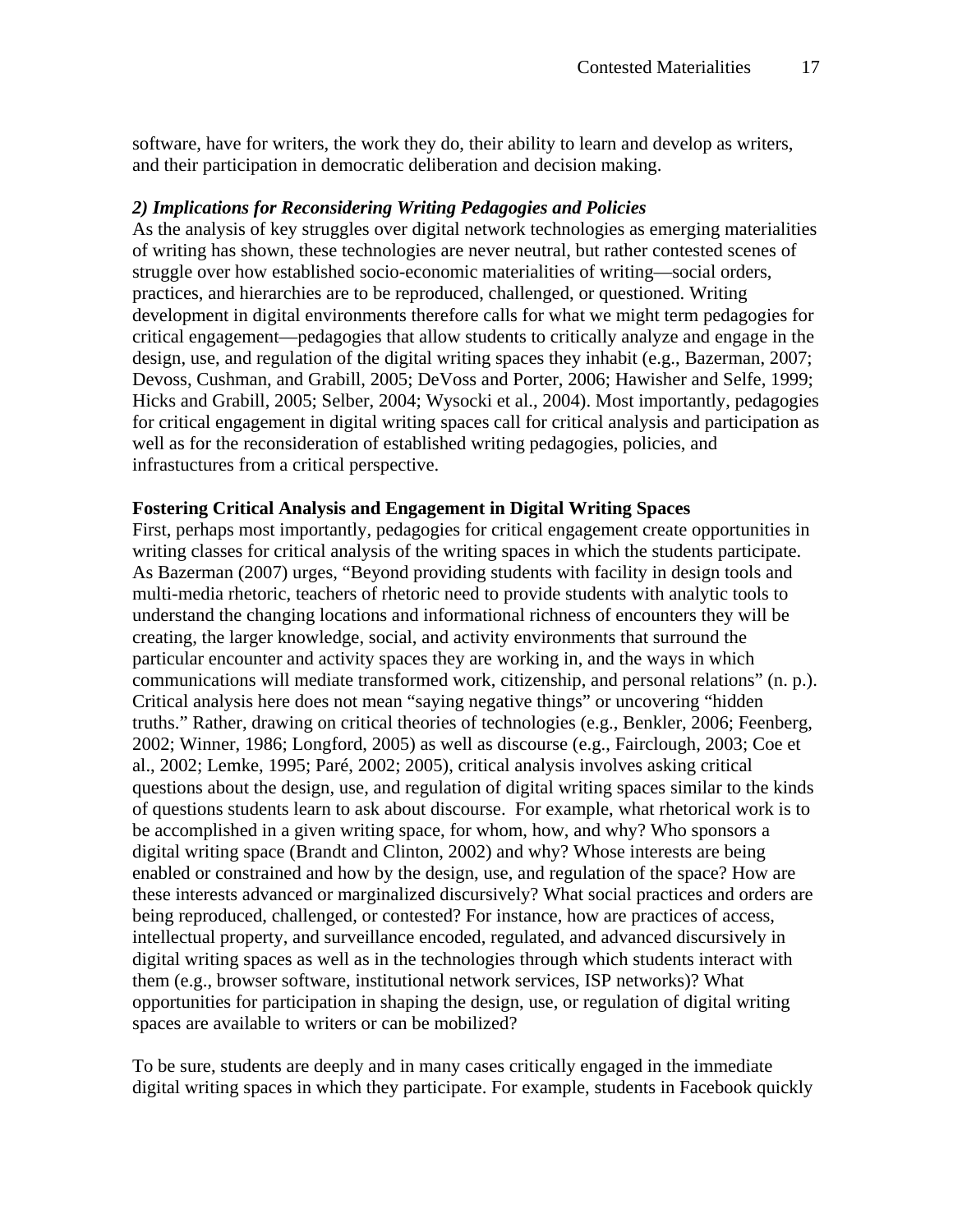mobilized free online petition software and set up a protest blog called "savefacebook.org" when the company introduced blatantly privacy-invading features, such as mini-feeds or beacons that advertised their activities in the site (through mini-feeds) as well as all their purchases in partnering e-commerce sites (through so-called beacons) to all their "friends," (Calore, 2006; Story and Stone, 2007). Nevertheless, examining and engaging in the politics over the socio-economic materialities of a digital writing space, especially from a critical perspective—that is, a perspective that examines these spaces in the context of larger socio-economic power struggles—is a more challenging task. For example, discussions around the personal and societal implications of business models that require site participants to grant a company such as Facebook "an irrevocable, perpetual, nonexclusive, transferable, fully paid, worldwide license (with the right to sublicense) to use, copy, publicly perform, publicly display, reformat, translate, excerpt (in whole or in part) and distribute such User Content for any purpose, commercial, advertising, or otherwise" (Facebook, Terms of Use, Nov 15, 2007) remain rare as does engagement in larger (national or international) debates and struggles for access, fair use and sharing, or privacy. No doubt, critical awareness of and engagement in these struggles is a challenging task, especially as writers transition from more stabilized print materialities to the constantly contested materialities of digital writing environments, which are, after all, "hidden in plain view." As Longford (2005) notes, "the politics of [technology] has seldom hit the radar screens of average internet users and citizens" (p. 82).

Furthermore, as writing development researchers have stressed, pedagogies for writing in digital environments must not stop with analysis, but must also support students in developing the literacy practices needed to engage productively in robust deliberation in digital environments in order to participate in shaping the design, use, and regulation of digital writing spaces and the emerging social practices, orders, and interests these enable, constrain, question, challenge, or reproduce. Selber (2004), for example, advocates a heuristic for thinking about digital literacies as functional, critical, and rhetorical (productive). Similarly, Wysocki (2004), emphasizes that like analysis, "the production crafting—of new media texts is equally important, too, for it is how we produce and can see our own possible positions within the broad and materially different communication challenges where we all now move and work with others" (p. 22).

Rooted in a critical understanding of digital writing spaces as scenes of struggle over alternative social orders, pedagogies for critical engagement, then, can also help teachers and program directors reconsider the kinds of graduates they envision from their courses and programs. Will these be passive, docile users, "skilled in the use of technologies," participating in embattled terrain, unknowingly facilitating interests they may not even be aware of, or will they be able to critically assess the ways in which digital network technologies reproduce, challenge, or question established orders and contribute to the democratic deliberation, shaping, and regulation of these technologies and the socioeconomic materialities they enable or constrain?

## **Re-considering Writing Pedagogies, Policies, and Infrastructures from Critical Perspectives of Digital Technologies as Emerging Materialities of Writing**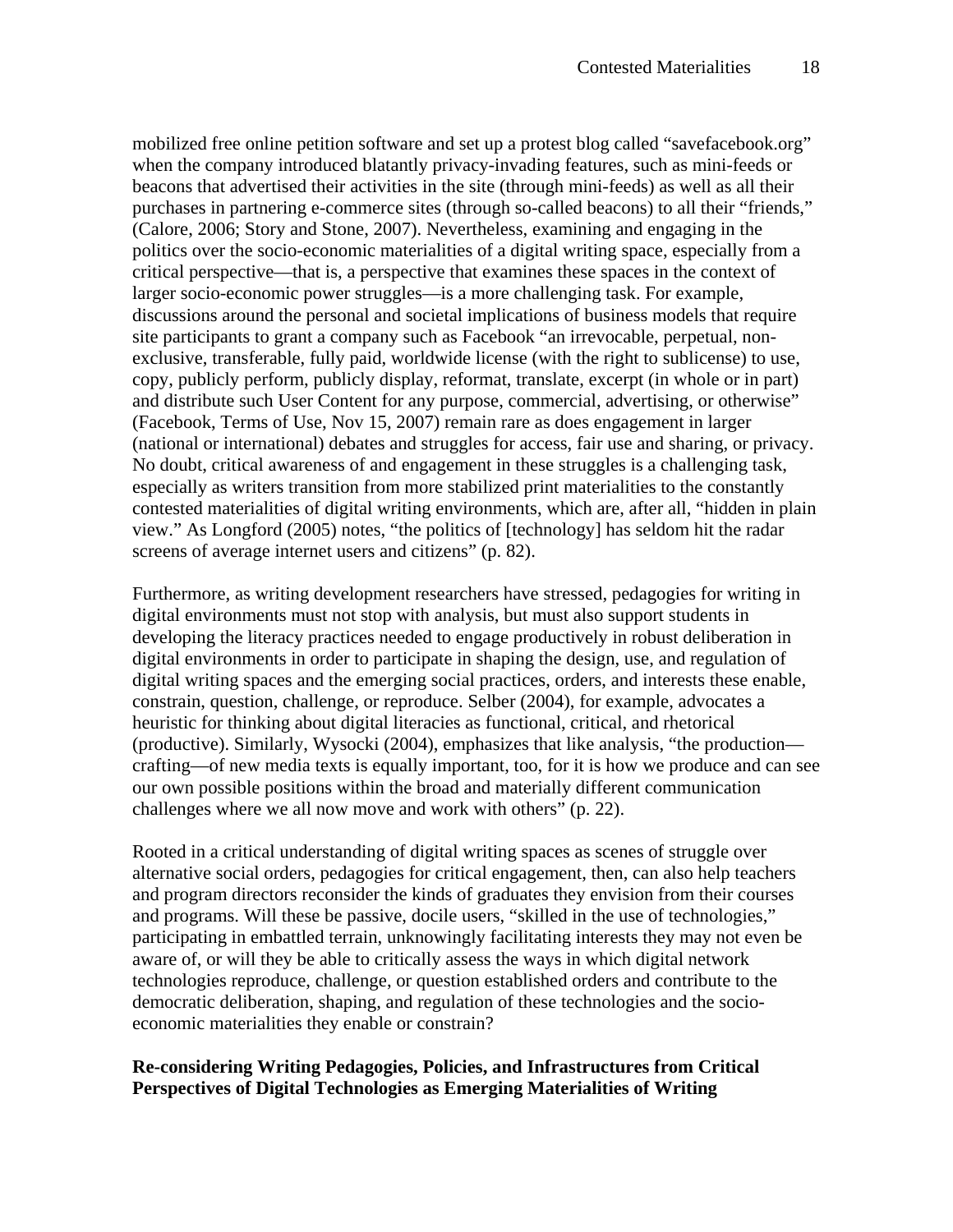A critical understanding of digital technologies as emerging contested materialities of writing that compete with established materialities of print calls for writing pedagogies and policies that help students critically assess, negotiate, and engage in these competing socioeconomic materialities of writing. Working from a critical perspective, teachers and researchers of writing ask to what extent established pedagogies and institutional policies regulating writing reproduce the values, practices, assumptions, or notions of authorship rooted in print materialities, possibly ignoring the ways in which digital materialities enable, constrain, or challenge pedagogies rooted in assumptions about writing and authorship shaped by print materialities. In other words, what kinds of materialities of writing are being privileged or marginalized in writing pedagogies and policies? In whose interests? To what extent do established pedagogies and policies simply reinforce and discipline students into established practices, with students caught between alternative materialities? Perhaps most importantly, what kinds of resources are available to support teachers and students of writing in examining and negotiating the complex ways in which writing, along with the social orders it assembles, is enabled or constrained in different materialities?

To draw on one of the news examples mentioned at the beginning of the chapter, that of banning Wikipedia from assignments, pedagogies for critical engagement here would, for example, ask what reading and writing practices rooted in what materialities are assumed and valued? Why would, for example, the history of a contested region or figure be valued more if created by a single author (or a small group of authors) with particular epistemological and ideological commitments and verified by a few peer reviewers with perhaps similar commitments? Why would that history be valued less if it reflected the negotiated diverse epistemological commitments and knowledge practices of Wikipedia participants with diverse lived experiences? What might students learn by comparing the histories, and their underlying epistemologies, produced in socio-economic materialities of writing invested in print (e.g., here in the form of peer review) and those of a wiki space? What are the consequences for writing development of simply reinforcing the practices of established materialities and banning those of emerging materialities?

Similarly, plagiarism policies require critical scrutiny for the extent to which they reproduce and reinforce established practices and assumptions rooted in print materialities, such as Romantic notions of authorship as solitary genius and restrictions on sharing and knowledge production established in print materialities (Howard, 1999, 2007). Unfortunately, as writing development researchers and specifically the CCCC Caucus on Intellectual Property (2008) have noted, at a time when resources for writing development become a high-stakes necessity to support writing teachers, students, and institutions in negotiating competing materialities of writing and to ensure the active participation of students as citizens and professionals in the shaping of these materialities, large amounts of such resources have been spent on commercial solutions, such as plagiarism policing services, to monitor and discipline students back into established practices and orders of print materialities, with considerable damage to writing development. As Howard (2008) notes, for example, such services do not work to do what they purport to do as they do not attend to the complexity of what is referred to as plagiarism, such as the local, disciplinary,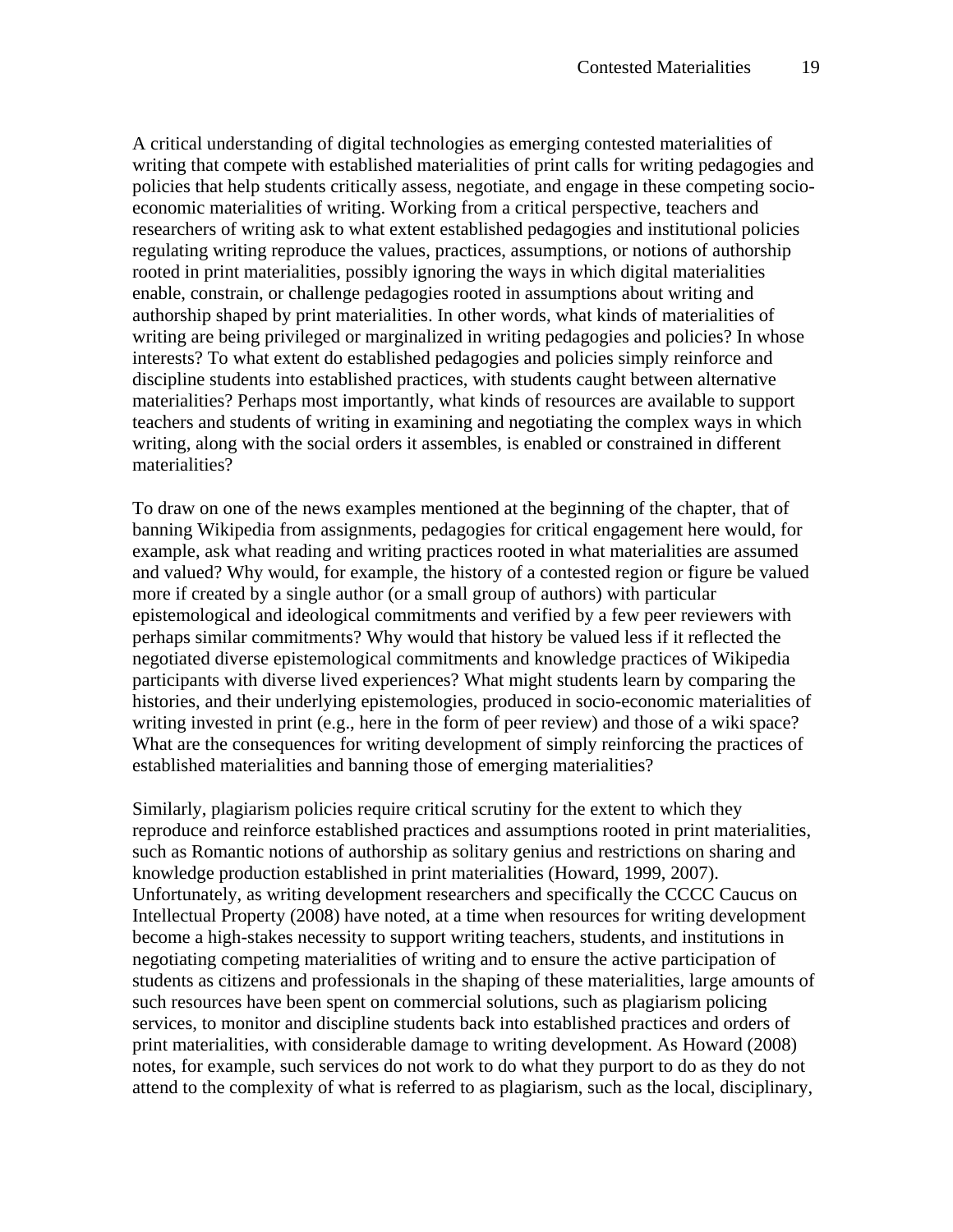or institutional situatedness of citation and other intertextual practices; practices of paraphrasing without citation; or the construction of citations. More importantly, Howard notes that these services needlessly criminalize students as inherently guilty of academic dishonesty and commercialize their work as ongoing resources for the profits of such services, contributing to a learning atmosphere that puts trust between students and teachers, and thus writing development, at risk.

In contrast, pedagogies for critical engagement would see institutions, teachers, and students working together to reconsider writing policies in light of competing materialities of writing. Rather than simply reinforcing one set of materialities over the other and disciplining students into adhering and valuing the practices associated with one over the other, pedagogies for critical engagement would examine the ways in which different materialities enable or constrain writing as a knowledge making practice, with consequences for who is included and who can say what to whom. Simply reinforcing one over the other deprives students of vital opportunities for critical engagement. Instead, considering writing in digital environments from a critical perspective, institutions would put writing pedagogies first and provide students and teachers with appropriate development resources for negotiating and participating in this revolutionary shift in the materialities of writing.

Accordingly, pedagogies for critical engagement also entail what DeVoss, Cushman, and Grabill (2005) call a "productive and activist understanding of infrastructure" (p. 22). As the authors argue, teachers of writing in digital environments are uniquely positioned to make vital contributions to the deliberation and shaping of infrastructures for writing in digital environments at their institutions. Writing teachers, the authors note, have a vital role to play in shaping "rhetorically, technically, and institutionally—what is possible for our students to write and learn" (p. 37).

To return to the guiding question posed at the beginning of this chapter—how materalities of writing change in digital environments, what consequences these changes have for how writing works to organize human activity, and what implications we might draw for writing development, this chapter has emphasized the important role of a critical perspective in studying and teaching writing in digital environments. Viewed through the lens of critical theories of technology, digital writing spaces are "scenes of struggle" (Feenberg, 2002), with competing interests vying over their shape and the kinds of socio-economic materialities that will be reproduced, challenged, or questioned. The outcomes of these struggles have far-reaching consequences not only for individual students, teachers, and researchers of writing, but also for institutions, organizations, and societies at large. Accordingly, as the chapter has shown, as they write and teach writing in digital environments, what students, teachers, and researchers of writing participate in knowingly or unknowingly—is nothing less than a historic struggle over the shape of the societies, institutions, and communities we will inhabit. Teachers and researchers of writing find themselves at the forefront of these struggles as they help writers develop the critical acumen to analyze what is at stake and the technological-rhetorical sophistication to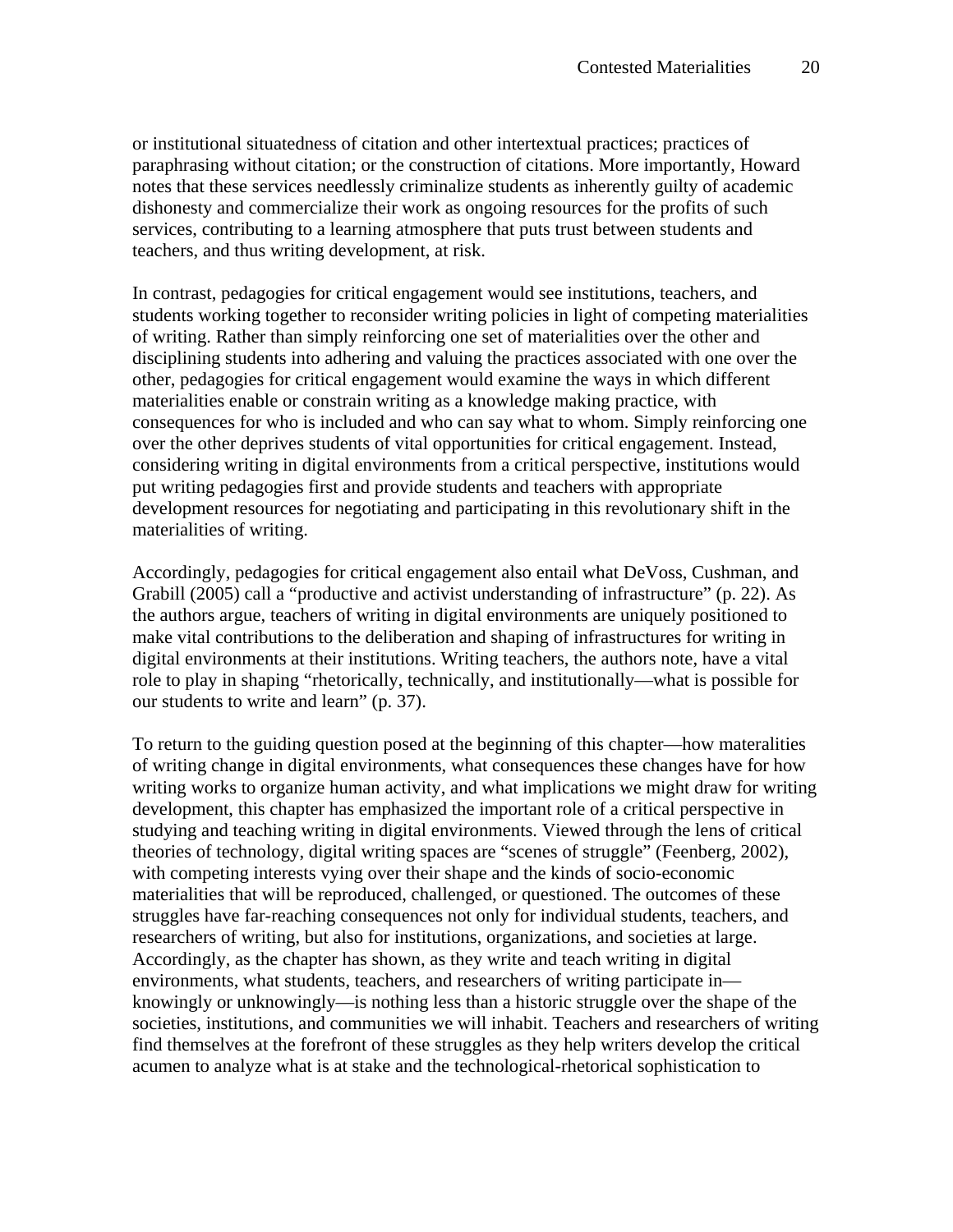participate in the shaping and regulation of the digital writing spaces, communities, and societies we will inhabit.

### **References**

- Agre, P. and Rotenberg, M. (eds) (1998) *Technology and Privacy: The New Landscape*. Cambridge, MA: MIT Press.
- Artemeva, N, and Freedman, A. (eds.) (2006) *Rhetorical Genre Studies and Beyond*. Winnipeg: Inkshed Publications.
- Aspan, M. (2008, February 11) How sticky is membership on Facebook? Just try breaking free. *New York Times*. Retrieved February 11, 2008, from http://www.nytimes.com/2008/02/11/technology/11facebook.html.

Bailey, C. (2006) Strong copyright  $+$  DRM  $+$  weak net neutrality  $=$  digital dystopia? *Information Technology and Libraries*, *25* (3), 116-127. Retrieved March 20, 2007, from http://www.digital-scholarship.org/cwb/ital25n3.pdf.

- Bazerman, C. and Prior, P. (eds) (2004) *What Writing Does and How it Does it: An Introduction to Analyzing Texts and Textual Practices*. Mahwah, NJ: Erlbaum.
- Bazerman, C. (2007) Electrons are cheap, society is dear. Keynote address delivered at the Conference of the Canadian Association of Teachers of Technical Writing. Saskatoon, SK, May 27-29.
- Bazerman, C. and Prior, P. (2005) Genre, disciplinarity, interdisciplinarity, in J. Green, R. Beach , M. Kamil, and T. Shanahan (eds), *Multidisciplinary Perspectives on Literacy Research* (2nd ed.) Cresskill, NJ: Hampton Press. pp. 133-178. Retrieved August 20, 2007, from

http://www.education.ucsb.edu/%7Ebazerman/chapters/34.genrewithprior.html.

- Benkler, Y. (2006) *The Wealth of Networks: How Social Production Transforms Markets and Freedom*. New Haven: Yale University Press.
- Brandt, D. (1990) *Literacy as Involvement: The Acts of Writers, Readers and Texts.* Carbondale, IL: Southern Illinois University Press.
- Brandt, D. and Clinton, K. (2002) Limits of the local: Expanding perspectives on literacy as a social practice. *Journal of Literacy Research, 34:* 337-356.
- Bruffee, K. (1984) Collaborative learning and the conversation of mankind, *College English, 46*: 635-652.
- Calore, M. (2006, September 6) Privacy fears shock Facebook. *Wired News*. Retrieved September 6, 2006, from http://www.wired.com/news/culture/0,71739-0.html.
- [CBC News](http://www.cbc.ca/news/credit.html) (2004, January 16) McGill student wins fight over anti-cheating website. *CBC News*. Retrieved http://www.cbc.ca/news/story/2004/01/16/mcgill\_turnitin030116.html.
- CCCC-IP Caucus (2008) CCCC-IP Caucus recommendations regarding academic integrity and the use of plagiarism detection services. Retrieved April 3, 2008, from http://ccccip.org/cccc-ip-caucus-plagiarism-detection-serv.
- Coe, R., Lingard, L. and Teslenko, T. (eds.) (2002) *The Rhetoric and Ideology of Genre*. Cresskill, NJ: Hampton.
- Cohen, N. (2007, February 21) A History department bans citing Wikipedia as a research source. *New York Times*. Retrieved, February 21, 2007, from http://www.nytimes.com/2007/02/21/education/21wikipedia.html.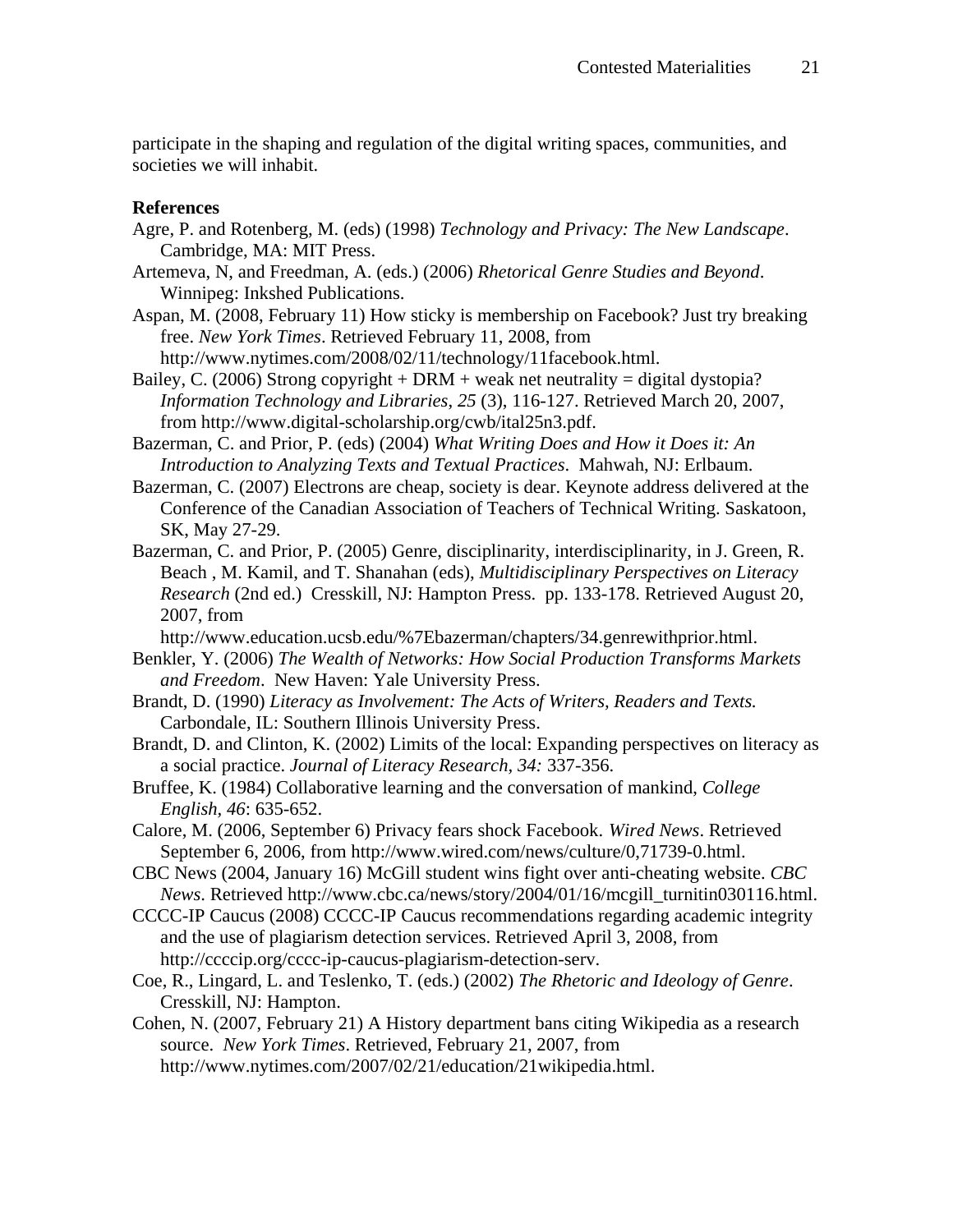- Courant-Rife, M. (2007) The fair use doctrine: History, application, and implications for (new media) writing teachers. *Computers and Composition, 24*: 154-178.
- Devitt, A. J. (2004) *Writing Genres*. Carbondale, IL: Southern Illinois University Press.
- Devitt, A., Bawarshi, A. and Reiff, M. J. (2003) Materiality and genre in the study of discourse communities. *College English*, *65*: 541-558.
- DeVoss, D., and Porter, J. (2006) Why Napster matters to writing: Filesharing as a new ethic of digital delivery. *Computers and Composition*, *23*: 178-210.
- DeVoss, D., Cushman, E. and Grabill, J. (2005) Infrastructure and composing: The *when* of new-media writing. *College Composition and Communication, 57*(1): 14-44.
- Dotinga, R. (2007, March 14) Open access launches journal wars. *Wired News*. Retrieved March 14, 2007 from [http://www.wired.com/news/technology/medtech/0,72704-](http://www.wired.com/news/technology/medtech/0,72704-0.html) [0.html](http://www.wired.com/news/technology/medtech/0,72704-0.html).
- Eisenstein, E. L. (1979) *The Printing Press as an Agent of Social Change: Communications and Cultural Transformations in Early-Modern Europe*. Cambridge: Cambridge University Press.
- Etzioni, A. (200) *The Limits of Privacy*. Basic Books.
- Facebook (2007) Privacy policy. Version of December 6, 2007. Retrieved 12, 2007, from [http://www.facebook.com/policy.php.](http://www.facebook.com/policy.php)
- Facebook (2007) Terms of use. Version of Nov 15, 2007. Retrieved December 2, 2007, from [http://www.facebook.com/terms.php.](http://www.facebook.com/terms.php)
- Fairclough, N. (2003) *Analysing Discourse. Textual Analysis for Social Research.* London: Routledge.
- Feenberg, A. (2002) *Transforming Technology: A Critical Theory Revised*. Oxford, UK: Oxford UP.
- Feenberg, A. (2006) What is a philosophy of technology? In Jahn R. Dakers (ed.), *Defining Technological Literacy: Towards an Epistemological Framework*. New York: Palgrave. pp. 5-16.
- Feng, P., and Feenberg, A. (2008) Thinking about design: Critical theory of technology and the design process, in P. Kroes, P. Vermaas, A. Light and S. A. Moore (eds), *Philosophy and Design: From Engineering to Architecture*. Dordrecht, The Netherlands: Springer. pp. 105-118.
- Foucault. M. (1977) *Discipline and Punish: The Birth of the Prison.* New York: Pantheon.
- Geist, M. (2005) Piercing the peer–to–peer myths: An examination of the Canadian experience. *First Monday*, 10 (4). Retrieved November 30, 2006, from http://www.firstmonday.org/issues/issue10\_4/geist/index.html.
- Geist, M. (2006) Videotron rekindles fear of a two-tier internet. Retrieved March 20, 2007, from http://www.michaelgeist.ca/content/view/1515/159.
- Geist, M. (2008) Network neutrality in Canada. In M. Moll and L. R. Shade (Eds) *For Sale to the Highest Bidder: Telecom Policy in Canada* (pp. 73-82). Ottawa, ON: Canadian Centre for Policy Alternatives.
- George, J. (ed) *Computers in Society: Privacy, Ethics and the Internet*. New York: Pearson Prentice Hall, 2004.
- Giles, J. (2007, January 24) PR's 'pit bull' takes on open access. *Nature*. Retrieved January 24, 2007, from http://www.nature.com/nature/journal/v445/n7126/full/445347a.html.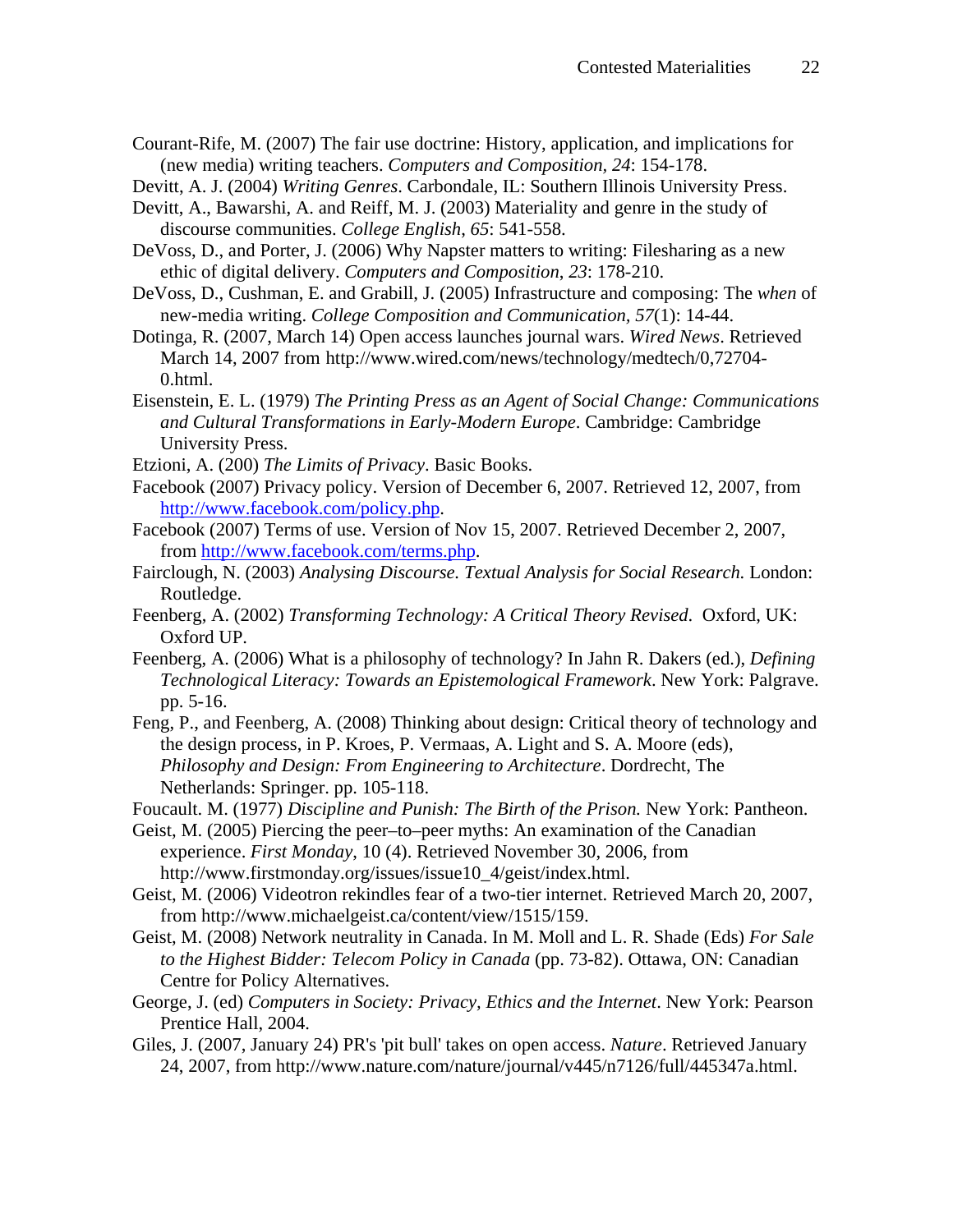Glod, M. (2006, September 22) Students rebel against database designed to thwart plagiarists. *Washington Post,* p. A01. Retrieved September 22, 2006, from [http://www.washingtonpost.com/wp-](http://www.washingtonpost.com/wp-dyn/content/article/2006/09/21/AR2006092101800.html)

[dyn/content/article/2006/09/21/AR2006092101800.html](http://www.washingtonpost.com/wp-dyn/content/article/2006/09/21/AR2006092101800.html).

- Grabill, J. (2003) On divides and interfaces: Access, class, and computers. *Computers and Composition*, *20*: 455-472.
- Grabill, J. (2007) *Writing Community Change: Designing Technologies for Citizen Action*. Cresskill, NJ: Hampton Press.
- Gurak, L. (2001) *Cyberliteracy: Navigating the Internet with Awareness*. New Haven, CT: Yale UP.
- Gurak, L. (1997) *Persuasion and Privacy in Cyberspace: The Online Protests Over Lotus Marketplace and the Clipper Chip*. New Haven, CT: Yale UP.
- Haas, C. (1996) *Writing Technology: Studies on the Materiality of Literacy*. Mahwah, NJ: Erlbaum.
- Hawisher, G., and Selfe, C. (eds) (1999) *Passions, Pedagogies, and 21st Century Technologies*. Logan, UT: Utah State University Press, 1999.
- Hicks, T., and Grabill, J. (2005) Multiliteracies meet methods: The case for digital writing in English education. *English Education 34*(4): 301-311.
- Horner, B. (2001) *Terms of Work for Composition: A Materialist Critique*. Albany, NY: SUNY Press.
- Howard, R. (1999) *Standing in the Shadow of Giants: Plagiarists, Authors, Collaborators*. Stamford, CT: Ablex.
- Howard, R. (2007) Understanding 'internet plagiarism.' *Computers and Composition, 24,* 3-15.
- Howard, R. (2008) Expert witness report. Blog posting, March 28, 2008. Retrieved April 2, 2008, from http://rmoorehoward.blogspot.com/2008/03/expert-witness-report.html.
- Johnson-Eilola, J. (2005) *Datacloud: Toward a New Theory of Online Work*. Creskill, NJ: Hampton Press.
- Johnson-Eilola, J., and Selber, S. (2007) Plagiarism, originality, assemblage. *Computers and Composition 24*: 375-403.
- Kawamoto, D. (2007) Google invests \$3.9 million in biotech start-up. *CNET News.com*, May 22, 2007. Retrieved December 2, 2007 from [http://www.news.com/Google](http://www.news.com/Google-invests-3.9-million-in-biotech-start-up/2100-1014_3-6185860.html)[invests-3.9-million-in-biotech-start-up/2100-1014\\_3-6185860.html.](http://www.news.com/Google-invests-3.9-million-in-biotech-start-up/2100-1014_3-6185860.html)
- Knobel, M. (2006) Memes and affinity spaces: some implications for policy and digital divides in education. *E-Learning, 3*(3), 411-427. Retrieved March 20, 2007. from [http://www.wwwords.co.uk/elea/.](http://www.wwwords.co.uk/elea/)
- Lauer, J. (2004) *Invention in Rhetoric and Composition.* West Lafayette, IN: Parlor.
- LeFevre, K. B. (1987) *Invention as a Social Act.* Carbondale, IL: Southern Illinois UP.
- Lemke, J. (1995) *Textual Politics: Discourses and Social Dynamics.* London, UK: Falmer Press.
- Lessig, L. (2004) *Free Culture: The Nature and Future of Creativity*. London, UK: Penguin.
- Lessig, L. (2005) On the internet and the benign invasions of *Nineteen Eighty-Four*," in A. Gleason, J.Goldsmith and M. Nussbaum, (eds), *On* Nineteen Eighty-Four: *Orwell and our Future*. Princeton: Princeton UP. pp. 183-212.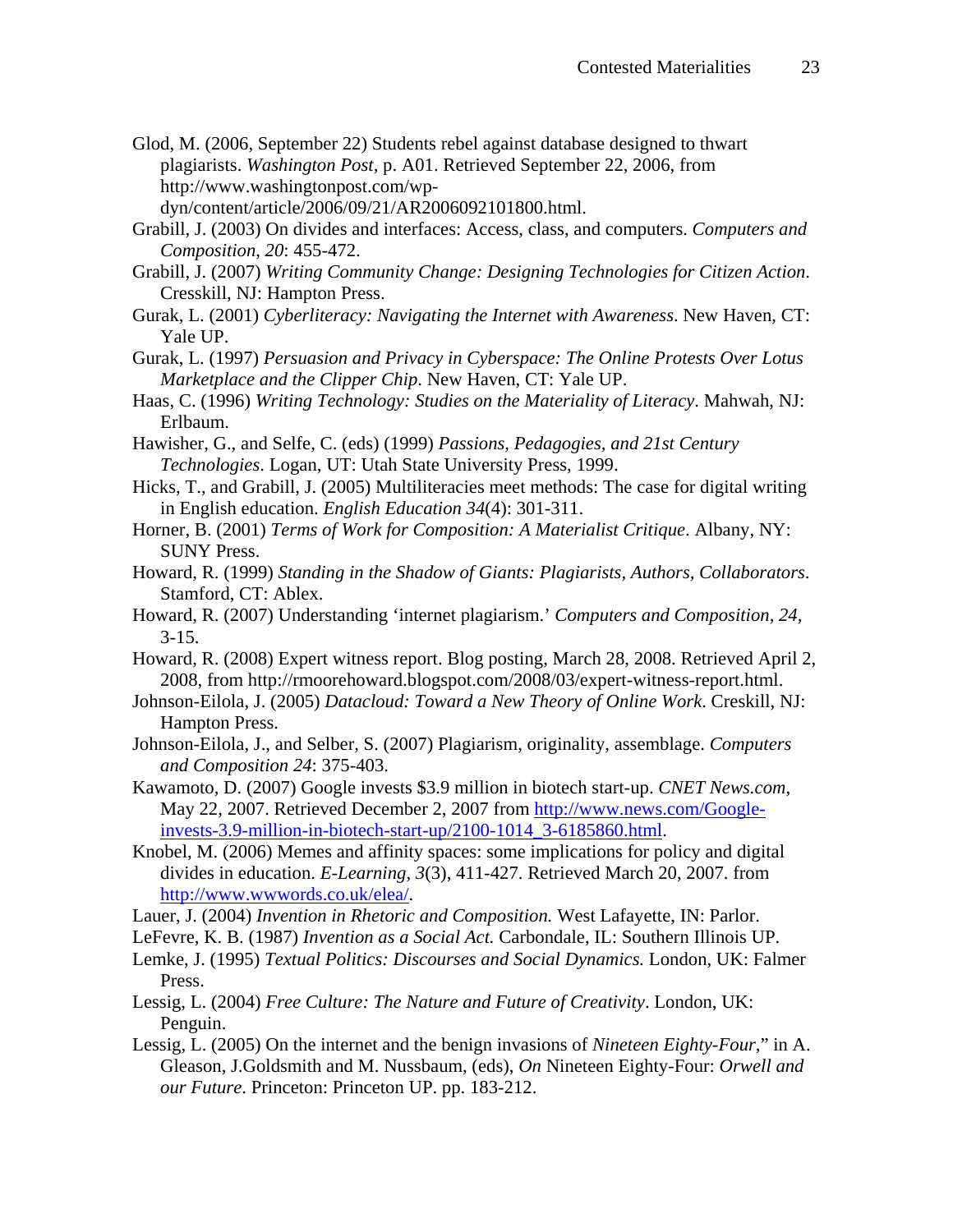Lessig, L. (2006) *Code Version 2.0*. New York: Basic Books.

Litman, J. (2001) *Digital Copyright.* Amherst, NY: Prometheus Books.

Logie, J. (2003) A copyright cold war? The polarized rhetoric of the peer-to-peer debates. *First Monday 8*(7). Retrieved March 20, 2007, from http://www.firstmonday.org/Issues/issue8\_7/logie.

Logie, J. (2006) Coypright in increasingly digital academic contexts: What it takes. WIDE Research Center 2006 Conference. Retrieved March 20, 2007, from http://wide.msu.edu/widepapers/Logie-WIDEresponse.pdf/file\_view.

Logie, J. (2007), *Peers, Pirates, and Persuasion: Rhetoric in the Peer-to-Peer Debates.*  West Lafayette, IN: Parlor Press.

Longford, G. (2005) Pedagogies of digital citizenship and the politics of code. *Techné* 9 (1): 68-96. Retrieved November 30, from

<http://scholar.lib.vt.edu/ejournals/SPT/v9n1/pdf/longford.pdf>.

Lunsford, A. (1999) Rhetoric, feminism, and the politics of textual ownership. *College English, 61*(5): 529-544.

- Lunsford, A. and West, S. (1996) Intellectual property and composition studies. *College Composition and Communication, 47:* 383-411.
- Markel, M. (2005) The rhetoric of misdirection in corporate privacy-policy statements. *Technical Communication Quarterly, 14*(2): 197-214.
- Marsh, B. (2004) Turnitin.com and the scriptural enterprise of plagiarism detection. *Computers and Composition, 21*: 427-438.
- Moran, Charles (1999) Access: The A-word in technology studies?, in G. Hawisher and C. Selfe (1999) *Passions, Pedagogies, and 21st Century Technologies* (paragraph. 205- 20). Logan, UT: Utah State University Press, 1999.
- Murray, L. (2005) Copyright talk: Patterns and pitfalls in Canadian policy discourses," in M. Geist (ed.), *The Public Interest: The Future of Canadian Copyright Law.* Toronto: Irwin. pp. 15-40. Retrieved March 20, 2007, from [http://209.171.61.222/PublicInterest/one\\_1\\_murray.htm.](http://209.171.61.222/PublicInterest/one_1_murray.htm)
- Paré, A. (2002) Genre and identity: Individuals, institutions, and ideology, in R. Coe, L. Lingard and T. Teslenko (eds), *The Rhetoric and Ideology of Genre*. Cresskill, NJ: Hampton. pp. 57-71
- Paré, A. (2005) Texts and power: Toward a critical theory of language. In L. Davies and P. Leonard (eds), *Social Work in a Corporate Era: Practices of Power and Resistance*. Hants, UK: Ashgate. pp. 76-90
- Porter, J. (1998) *Rhetorical Ethics and Internetworked Writing*. Greenwich: Ablex.
- Porter, J., and DeVoss, D. (2006) Rethinking plagiarism in the digital age: Remixing as a means for economic development? WIDE Research Center 2006 Conference. Retrieved March 20, 2007, from http://www.wide.msu.edu/widepapers/devoss\_porter\_plagiarism.
- Poster, M. (1990) *The Mode of Information: Poststructuralism and Social Context.* Cambridge, UK: Polity Press.

Powell, A. (2007) Access(ing), habits, attitudes, and engagements: Re-thinking access as practice. *Computers and Composition, 24*: 16-35.

Project Censored (2007) Top 25 Censored Stories for 2007. Retrieved March 20, 2008, from http://www.projectcensored.org/top-stories/category/y-2007.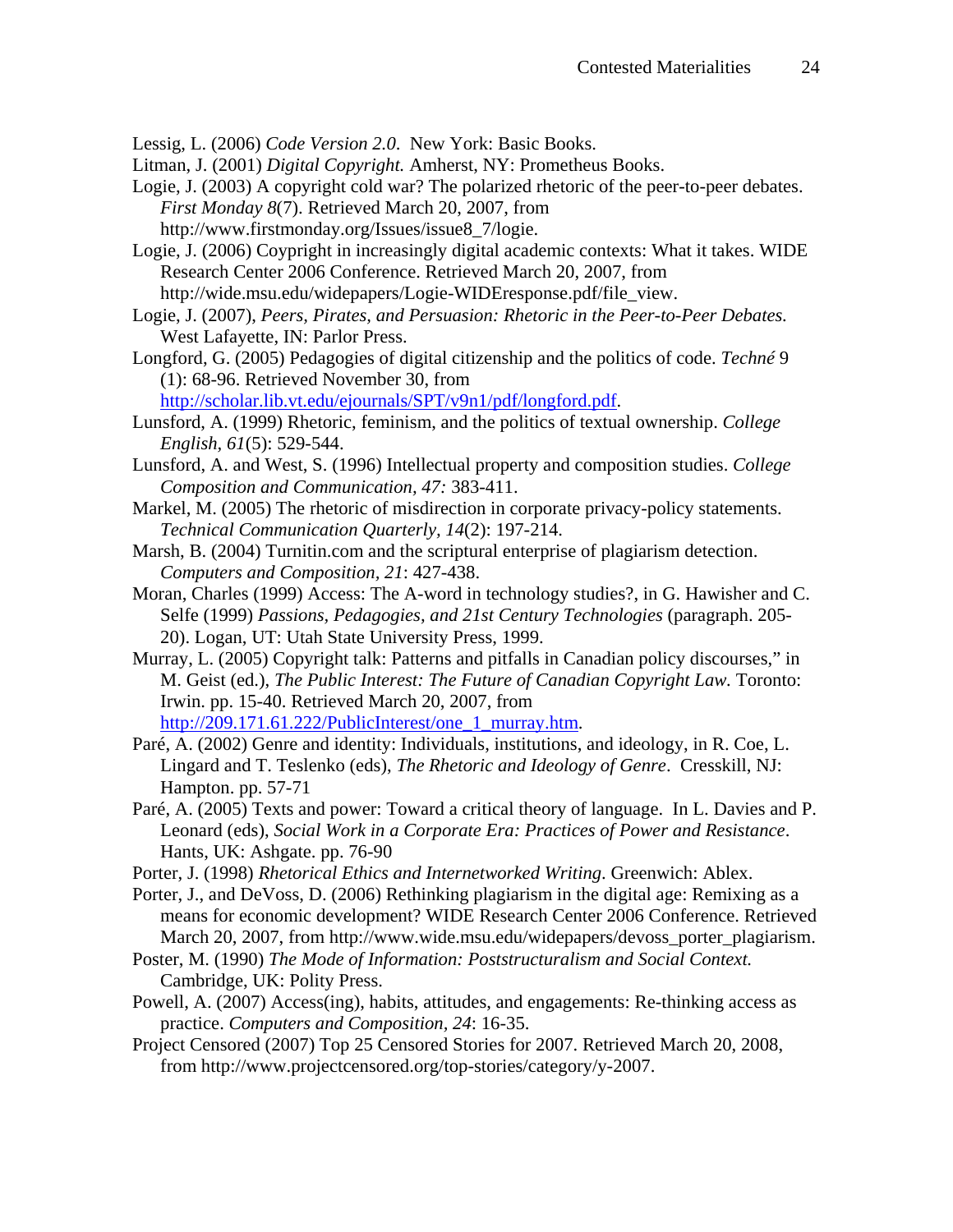- Ratliff, C. (2008) The National Institutes of Health open access mandate: Public access for public funding, in IP Caucus of the CCCC, The CCCC-IP Annual: Top Intellectual Property Developments of 2007. Retrieved April 10, 2008, from [http://ccccip.org/files/TopIP2007Collection\\_0.pdf](http://ccccip.org/files/TopIP2007Collection_0.pdf).
- Reyman, J. (2006) Copyright, distance education, and the TEACH Act: Implications for teaching writing. *College Composition and Communication, 58:* 30-45.
- Schryer, C. F. (1993) Records as genre. *Written Communication*, *10*: 200-234.
- Selber, S. (2004) *Multiliteracies for a Digital Age.* Carbondale, IL: Southern Illinois University Press.
- Selber, S. (2006) Beyond Napster: Institutional policies and digital economics. WIDE Research Center 2006 Conference. Retrieved March 20, 2007, from http://www.wide.msu.edu/widepapers/Selber\_responsetempl2.pdf/file\_view.
- Selfe, C. (1999) *Technology and Literacy in the Twenty-first Century: The Perils of not Paying Attention*. Carbondale, IL: Southern Illinois University Press.
- Selfe, C., and Hawisher, G. (2004) *Literate Lives in the Information Age: Stories from the United States*. Mahwah, NJ: Lawrence Erlbaum.
- Smart, G. (2007) *Writing the Economy: Activity, Genre and Technology in the World of Banking*. London, UK: Equinox.
- Solove, D. (2004) *The Digital Person: Technology and Privacy in the Information Age*. New York UP.
- Solove, D., and Rotenberg, M. (2003) *Information Privacy Law*. Aspen Publishers.
- Starke-Meyerring, D. (forthcoming) Genre, knowledge, and digital code in web-based communities: An integrated theoretical framework for shaping digital discursive spaces. *International Journal of Web-Based Communities.*
- Starke-Meyerring, D., and Gurak, L. (2007) The internet. In W. G. Staples (ed.), *Encyclopedia of Privacy.* Westport, CT: Greenwood. pp. 297-310.
- Starke-Meyerring, D., Burk, D. and Gurak, L. (2004) Americans and internet privacy: A Safe Harbor of their own?, in P. E. N. Howard and S. Jones (eds), *Society Online: The Internet in Context.* Thousand Oaks, CA: Sage Publications. pp. 275-293
- Story, L., and Stone, B. (2007, November 30) Facebook users protest online tracking. *New York Times*. Retrieved November 30, 2007, from http://www.nytimes.com/2007/11/30/technology/30face.html.
- Trans-Atlantic Consumer Dialog (2008, March) Resolution on net neutrality. DOC No.

INFOSOC 36-08. Retrieved April 20, 2008, from

http://www.publicknowledge.org/pdf/tacd-nn-resolution-200803.pdf.

- Valentine, K. (2006) Plagiarism as literacy practice: Recognizing and rethinking ethical binaries. *College Composition and Communication, 58*: 89-109.
- Willinsky, J. (2005) The unacknowledged convergence of open source, open access, and open science. *First Monday*, *10*(8). Retrieved August 20, 2007, from http://www.firstmonday.org/issues/issue10\_8/willinsky/index.html.
- Willinsky, J. (2006) *The Access Principle: The Case for Open Access to Research and Scholarship*. Cambridge, MA: MIT Press.
- Winner, L. (1986) *The Whale and the Reactor: A Search for Limits in an Age of High Technology*. Chicago: University of Chicago Press.